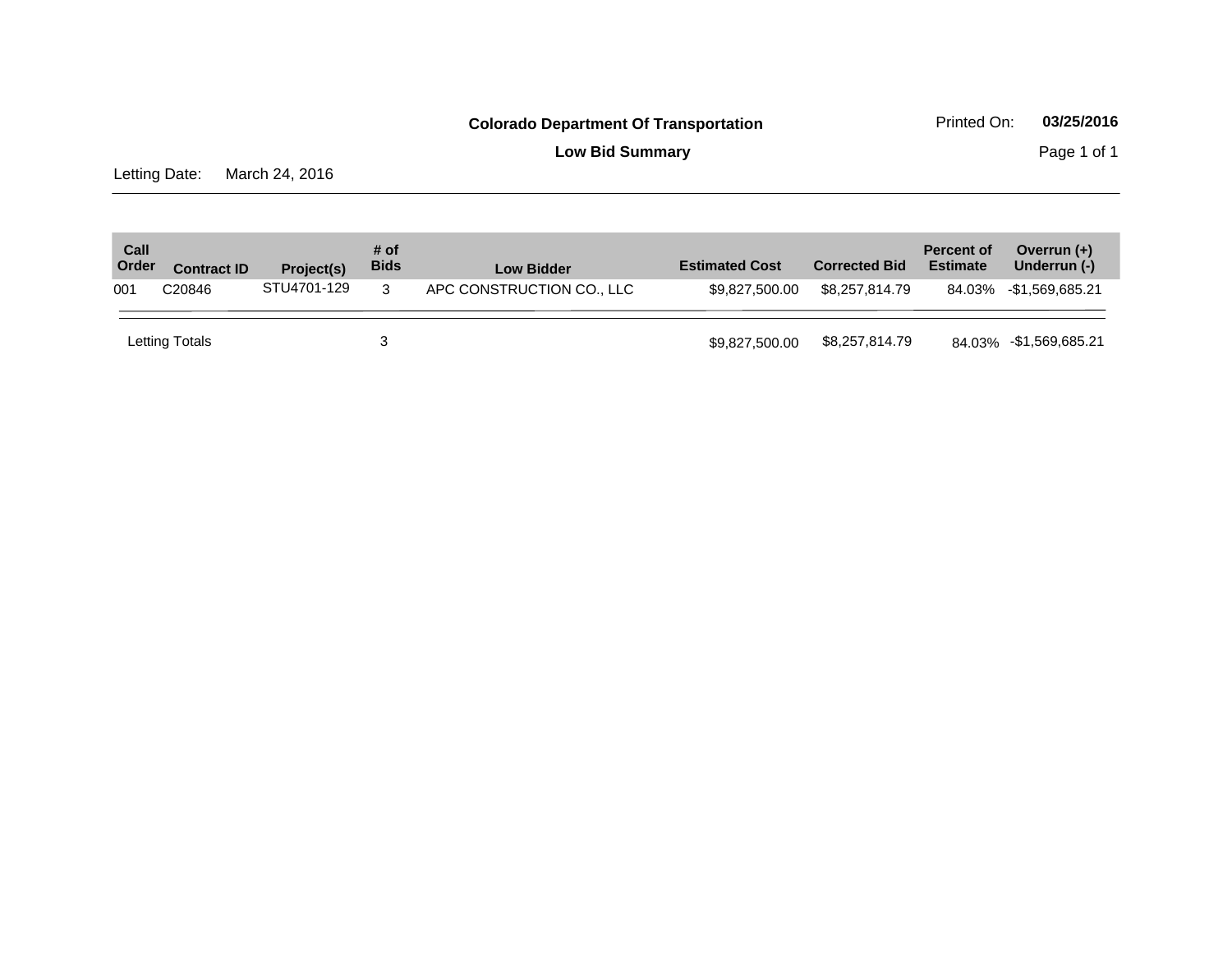|                              |                                                                                    |              | <b>Colorado Department Of Transportation</b> | Printed On:                   | 03/25/2016  |
|------------------------------|------------------------------------------------------------------------------------|--------------|----------------------------------------------|-------------------------------|-------------|
|                              |                                                                                    |              | <b>Vendor Ranking</b>                        |                               | Page 1 of 1 |
| Letting No:                  | 20160324                                                                           | Contract ID: | C <sub>20846</sub>                           | Project(s): STU4701-129       |             |
| Letting Date:                | March 24, 2016                                                                     | Region:      |                                              |                               |             |
| Letting Time:                | 10:00 AM                                                                           |              | Contract Time: 115 WORKING DAYS              | Counties:<br><b>JEFFERSON</b> |             |
| <b>Contract Description:</b> |                                                                                    |              |                                              |                               |             |
|                              | C-470 Resurfacing, S. Rooney Rd to Ken Caryl, 1" HMA and 2" SMA. Work will include |              |                                              |                               |             |

shouldering, bridge joints, deer ramps, and fence.

| Rank | <b>Vendor ID</b> | <b>Vendor Name</b>               | <b>Total Bid</b> | <b>Percent Of</b><br><b>Low Bid</b> | <b>Percent Of</b><br><b>Estimate</b> |
|------|------------------|----------------------------------|------------------|-------------------------------------|--------------------------------------|
|      | 637A             | APC CONSTRUCTION CO., LLC        | \$8,257,814.79   | 100.00%                             | 84.03%                               |
| 2    | 032A             | BRANNAN SAND AND GRAVEL, LLC     | \$9,807,434.31   | 118.77%                             | 99.80%                               |
| 0    | -EST-            | <b>Engineer's Estimate</b>       | \$9,827,500.00   | 119.01%                             | 100.00%                              |
| 3    | 757A             | <b>MARTIN MARIETTA MATERIALS</b> | \$9,982,231.69   | 120.88%                             | 101.57%                              |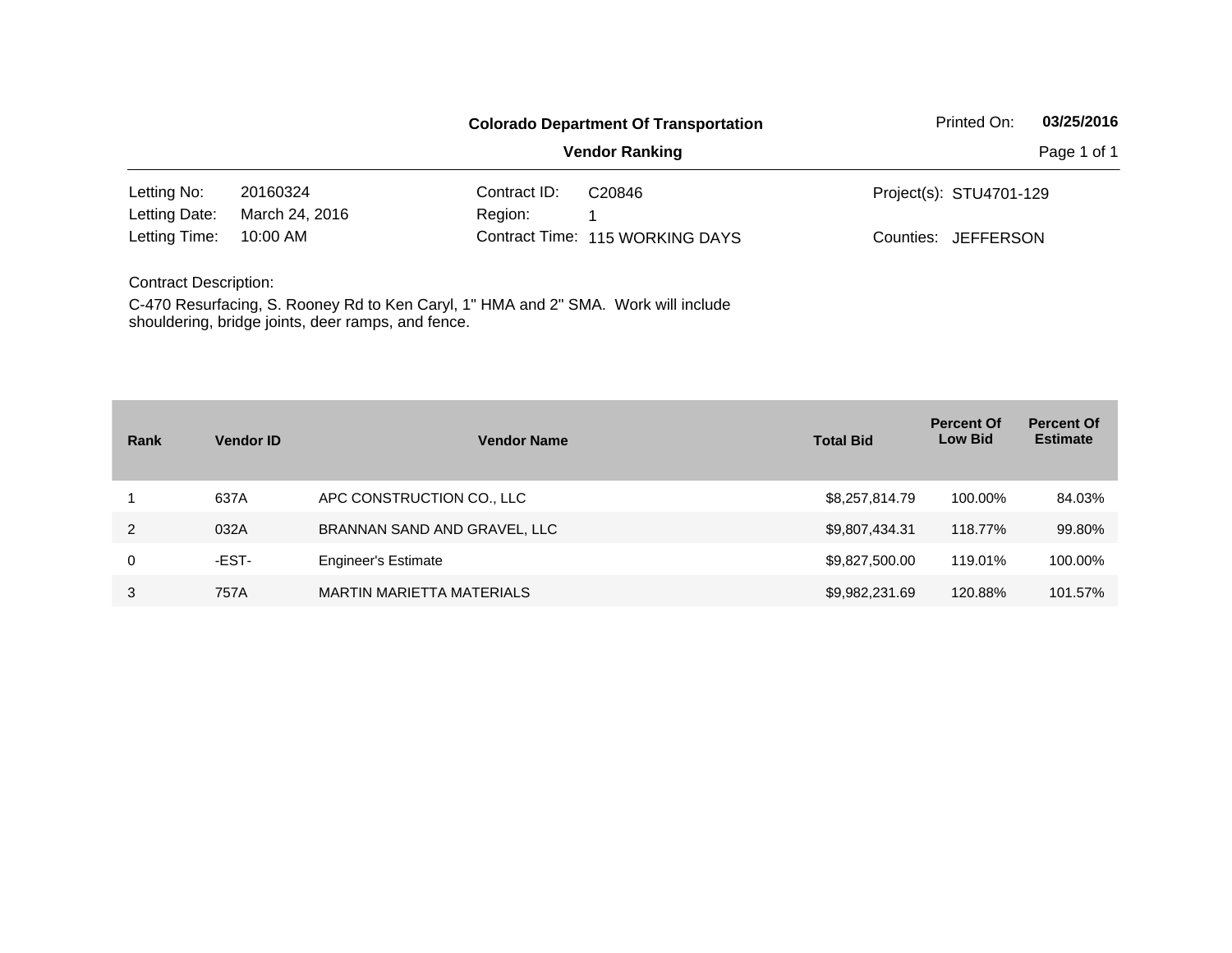|                                               |                                                    |                         |             | <b>Tabulation of Bids</b>                 |                          | Page 1 of 14                                    |                    |                                                           |                          |
|-----------------------------------------------|----------------------------------------------------|-------------------------|-------------|-------------------------------------------|--------------------------|-------------------------------------------------|--------------------|-----------------------------------------------------------|--------------------------|
| Letting No:<br>Letting Date:<br>Letting Time: | 20160324<br>March 24, 2016<br>10:00 AM             | Contract ID:<br>Region: | C20846<br>1 |                                           |                          | Counties: JEFFERSON                             |                    |                                                           |                          |
|                                               |                                                    |                         |             | $(0)$ -EST-<br><b>Engineer's Estimate</b> |                          | (1) 637A<br><b>APC CONSTRUCTION</b><br>CO., LLC |                    | (2) 032A<br><b>BRANNAN SAND AND</b><br><b>GRAVEL, LLC</b> |                          |
| ltem Code                                     | <b>Description</b>                                 | Quantity                |             | <b>Unit Price</b>                         | <b>Amount</b>            | <b>Unit Price</b>                               | <b>Amount</b>      | <b>Unit Price</b>                                         | Amount                   |
| <b>SECTION:</b><br>0001                       | <b>BID ITEMS</b>                                   |                         |             |                                           |                          |                                                 | LCC:               |                                                           |                          |
| 202-00090 Removal of Delineator               |                                                    | 650.000 EACH            |             | 6.00000                                   | 3,900.00                 | 5.39000                                         | 3,503.50           | 15.07000                                                  | 9,795.50                 |
| 202-00220 Removal of Asphalt Mat              |                                                    | 500.000                 | <b>SY</b>   | 6.00000                                   | 3,000.00                 | 14.97000                                        | 7,485.00           | 11.61000                                                  | 5,805.00                 |
|                                               | 202-00240 Removal of Asphalt Mat (Planing)         | 452,103.000             | <b>SY</b>   |                                           | 2.50000 1.130,257.<br>50 |                                                 | 1.87000 845,432.61 |                                                           | 2.56000 1,157,383.<br>68 |
|                                               | 202-00495 Removal of Portions of Present Structure | 1.000                   | L S         | 20,000.00000                              | 20,000.00                | 20,380.00000 20,380.00                          |                    | 19,178.40000                                              | 19,178.40                |
|                                               | 202-00504 Removal of Expansion Device              | 300.000                 | LF          |                                           | 175.00000 52,500.00      | 211.31000 63,393.00                             |                    | 198.89000                                                 | 59,667.00                |
| 202-00810 Removal of Ground Sign              |                                                    | 19.000 EACH             |             | 100.00000                                 | 1,900.00                 | 37.73000                                        | 716.87             | 75.34000                                                  | 1,431.46                 |
| 202-00821 Removal of Sign Panel               |                                                    |                         | 3.000 EACH  | 75.00000                                  | 225.00                   | 26.95000                                        | 80.85              | 75.34000                                                  | 226.02                   |
| 202-01000 Removal of Fence                    |                                                    | 2,880.000               | LF          |                                           | 4.00000 11,520.00        | 1.06000                                         | 3,052.80           | 0.98000                                                   | 2,822.40                 |
|                                               | 202-01170 Removal of Guardrail Type 7              | 32.000                  | LF          | 15.00000                                  | 480.00                   | 29.11000                                        | 931.52             | 27.40000                                                  | 876.80                   |
| 203-01500 Blading                             |                                                    | 10,000 HOUR             |             | 175.00000                                 | 1,750.00                 | 147.91000                                       | 1,479.10           | 170.51000                                                 | 1,705.10                 |
| 203-01594 Combination Loader                  |                                                    | 10.000 HOUR             |             | 150.00000                                 | 1,500.00                 | 120.95000                                       | 1,209.50           | 281.56000                                                 | 2,815.60                 |
| 203-01597 Potholing                           |                                                    | 15.000 HOUR             |             | 200.00000                                 | 3,000.00                 | 377.34000                                       | 5,660.10           | 180.82000                                                 | 2,712.30                 |
| 207-00205 Topsoil                             |                                                    | 10.000                  | CY          | 25.00000                                  | 250.00                   | 107.81000                                       | 1,078.10           | 7.85000                                                   | 78.50                    |
|                                               | 208-00002 Erosion Log Type 1 (12 Inch)             | 900.000                 | LF          | 5.00000                                   | 4,500.00                 | 6.47000                                         | 5,823.00           | 6.03000                                                   | 5,427.00                 |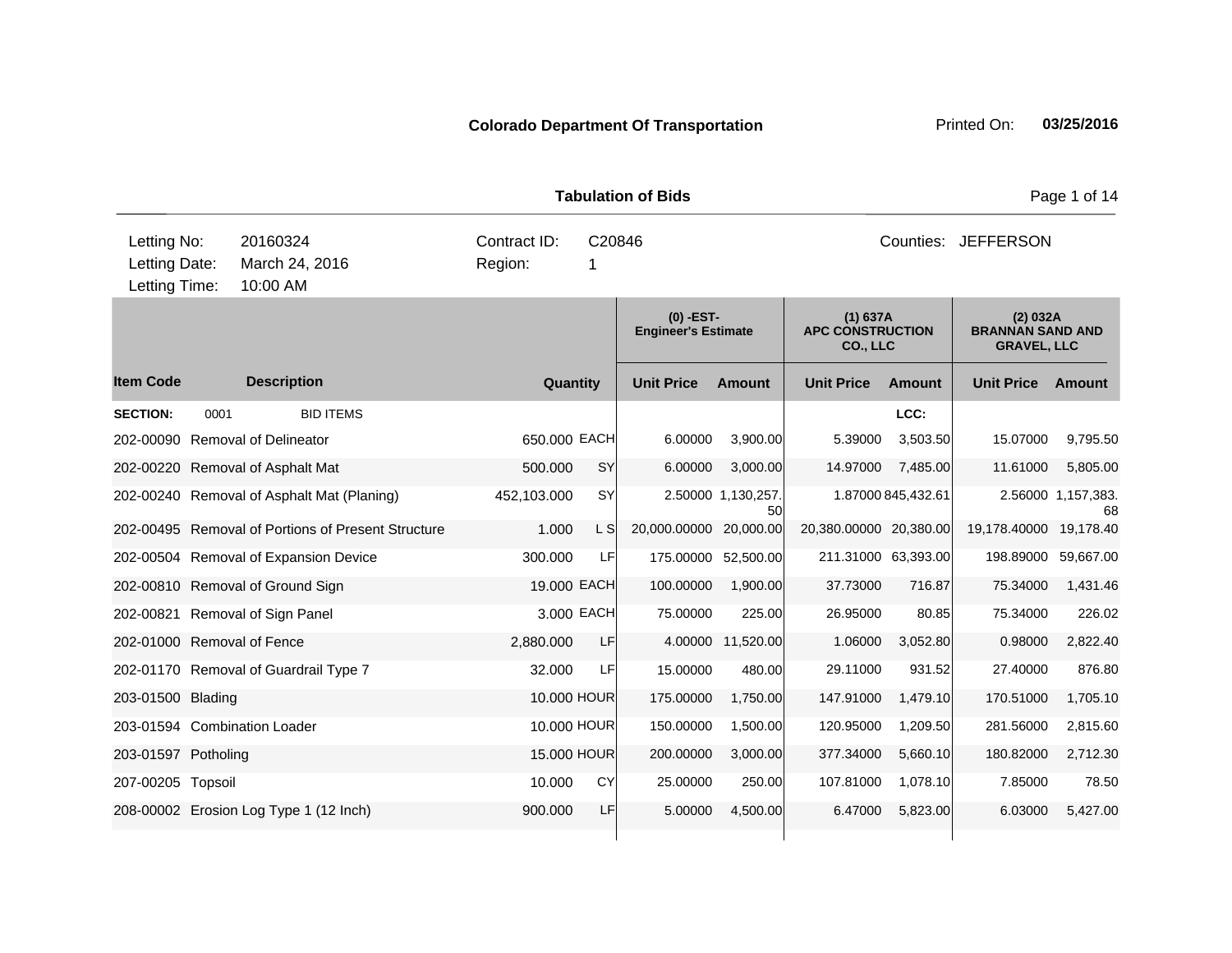|                                               |             |                                        |                                                    |                         |          |              | <b>Tabulation of Bids</b>                 |               | Page 2 of 14                                    |                     |                                                           |               |  |
|-----------------------------------------------|-------------|----------------------------------------|----------------------------------------------------|-------------------------|----------|--------------|-------------------------------------------|---------------|-------------------------------------------------|---------------------|-----------------------------------------------------------|---------------|--|
| Letting No:<br>Letting Date:<br>Letting Time: |             | 20160324<br>March 24, 2016<br>10:00 AM |                                                    | Contract ID:<br>Region: |          | C20846<br>1  |                                           |               | Counties: JEFFERSON                             |                     |                                                           |               |  |
|                                               |             |                                        |                                                    |                         |          |              | $(0)$ -EST-<br><b>Engineer's Estimate</b> |               | (1) 637A<br><b>APC CONSTRUCTION</b><br>CO., LLC |                     | (2) 032A<br><b>BRANNAN SAND AND</b><br><b>GRAVEL, LLC</b> |               |  |
| ltem Code                                     |             | <b>Description</b>                     |                                                    |                         | Quantity |              | <b>Unit Price</b>                         | <b>Amount</b> | <b>Unit Price</b>                               | <b>Amount</b>       | <b>Unit Price</b>                                         | <b>Amount</b> |  |
| <b>SECTION:</b>                               | 0001        |                                        | <b>BID ITEMS</b>                                   |                         |          |              |                                           |               |                                                 | LCC:                |                                                           |               |  |
| 208-00035 Aggregate Bag                       |             |                                        |                                                    | 744.000                 |          | LF           | 8.00000                                   | 5,952.00      | 11.10000                                        | 8,258.40            | 10.35000                                                  | 7,700.40      |  |
| 208-00045 Concrete Washout Structure          |             |                                        |                                                    |                         |          | 2.000 EACH   | 1,500.00000                               | 3,000.00      | 2,156.23000                                     | 4,312.46            | 1,105.04000                                               | 2,210.08      |  |
|                                               |             |                                        | 208-00052 Storm Drain Inlet Protection (Type II)   |                         | 10.000   | LF           | 25.00000                                  | 250.00        | 62.37000                                        | 623.70              | 58.12000                                                  | 581.20        |  |
|                                               |             |                                        | 208-00103 Removal and Disposal of Sediment (Labor) |                         |          | 80.000 HOUR  | 45.00000                                  | 3,600.00      | 113.20000                                       | 9,056.00            | 105.48000                                                 | 8,438.40      |  |
|                                               | (Equipment) |                                        | 208-00105 Removal and Disposal of Sediment         |                         |          | 40.000 HOUR  | 75.00000                                  | 3,000.00      | 237.19000                                       | 9,487.60            | 221.01000                                                 | 8,840.40      |  |
|                                               |             |                                        | 208-00106 Sweeping (Sediment Removal)              |                         |          | 40.000 HOUR  | 135.00000                                 | 5,400.00      | 188.67000                                       | 7,546.80            | 125.57000                                                 | 5,022.80      |  |
| 208-00205 Erosion Control Supervisor          |             |                                        |                                                    |                         |          | 210.000 HOUR | 75.00000                                  | 15,750.00     |                                                 | 231.79000 48,675.90 | 215.99000                                                 | 45,357.90     |  |
| 212-00006 Seeding (Native)                    |             |                                        |                                                    |                         |          | 1.000 ACRE   | 1,750.00000                               | 1,750.00      | 1,865.14000                                     | 1,865.14            | 1,737.93000                                               | 1,737.93      |  |
| 212-00032 Soil Conditioning                   |             |                                        |                                                    |                         |          | 1.000 ACRE   | 3,500.00000                               | 3,500.00      | 5,994.32000                                     | 5,994.32            | 5,585.48000                                               | 5,585.48      |  |
| 213-00003 Mulching (Weed Free)                |             |                                        |                                                    |                         |          | 1.000 ACRE   | 900.00000                                 | 900.00        | 3,757.23000                                     | 3,757.23            | 3,500.97000                                               | 3,500.97      |  |
| 213-00061 Mulch Tackifier                     |             |                                        |                                                    | 100.000                 |          | LB           | 6.00000                                   | 600.00        | 18.54000                                        | 1,854.00            | 17.28000                                                  | 1,728.00      |  |
| 214-00000 Landscape Maintenance               |             |                                        |                                                    |                         | 1.000    | L SI         | 10,000.00000                              | 10,000.00     | 5,390.00000                                     | 5,390.00            | 5,022.91000                                               | 5,022.91      |  |
| 240-00000 Wildlife Biologist                  |             |                                        |                                                    |                         |          | 40.000 HOUR  | 95.00000                                  | 3,800.00      | 91.64000                                        | 3,665.60            | 85.39000                                                  | 3,415.60      |  |
| 240-00010 Removal of Nests                    |             |                                        |                                                    |                         |          | 40.000 HOUR  | 65.00000                                  | 2,600.00      |                                                 | 301.87000 12,074.80 | 80.37000                                                  | 3,214.80      |  |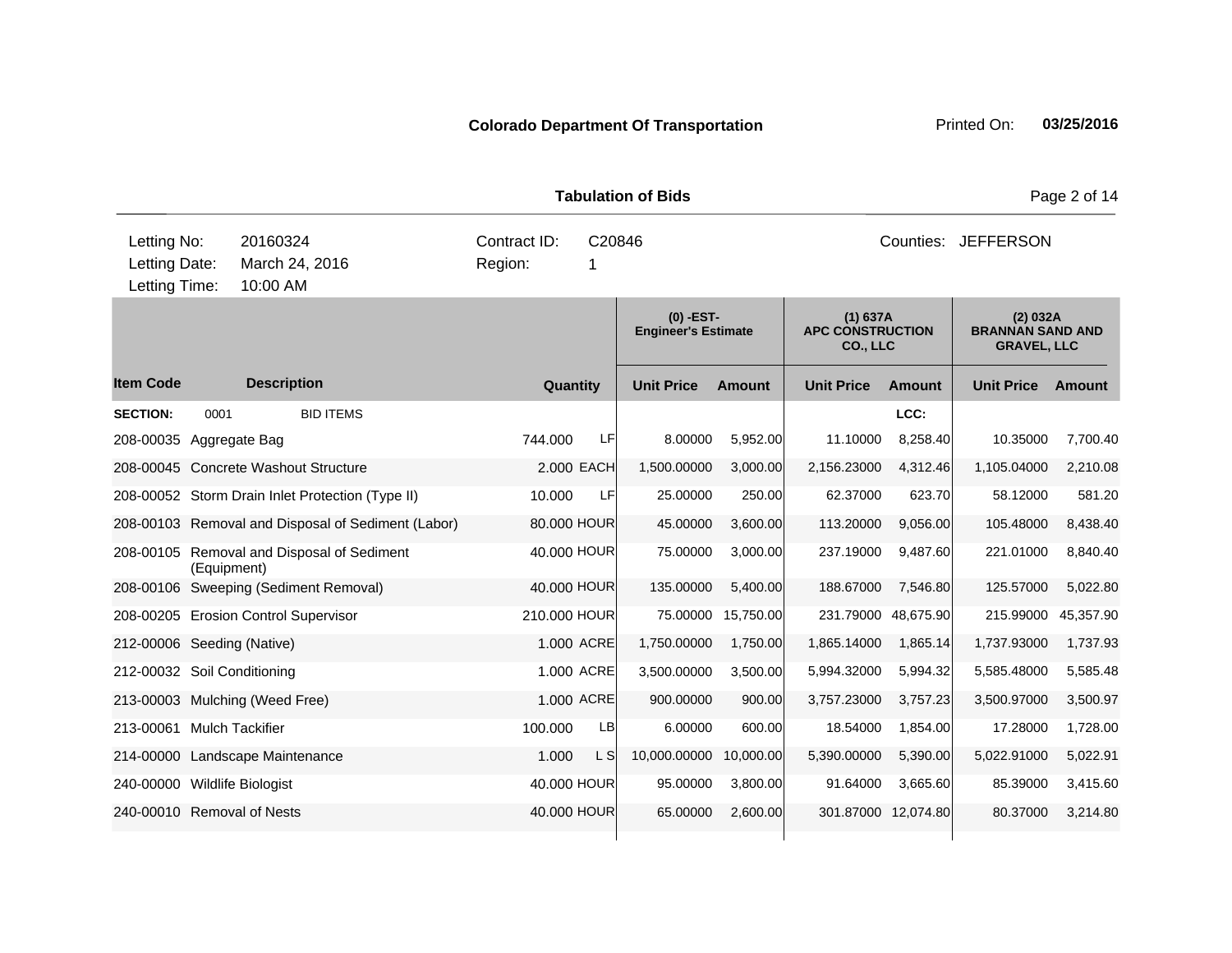|                                                                                         |      |                                                     |                         |             | <b>Tabulation of Bids</b>                 |                           | Page 3 of 14                                    |                           |                                                           |                           |  |
|-----------------------------------------------------------------------------------------|------|-----------------------------------------------------|-------------------------|-------------|-------------------------------------------|---------------------------|-------------------------------------------------|---------------------------|-----------------------------------------------------------|---------------------------|--|
| Letting No:<br>20160324<br>March 24, 2016<br>Letting Date:<br>Letting Time:<br>10:00 AM |      |                                                     | Contract ID:<br>Region: | C20846<br>1 |                                           |                           | Counties: JEFFERSON                             |                           |                                                           |                           |  |
|                                                                                         |      |                                                     |                         |             | $(0)$ -EST-<br><b>Engineer's Estimate</b> |                           | (1) 637A<br><b>APC CONSTRUCTION</b><br>CO., LLC |                           | (2) 032A<br><b>BRANNAN SAND AND</b><br><b>GRAVEL, LLC</b> |                           |  |
| ltem Code                                                                               |      | <b>Description</b>                                  | Quantity                |             | <b>Unit Price</b>                         | <b>Amount</b>             | <b>Unit Price</b>                               | <b>Amount</b>             | <b>Unit Price</b>                                         | <b>Amount</b>             |  |
| <b>SECTION:</b>                                                                         | 0001 | <b>BID ITEMS</b>                                    |                         |             |                                           |                           |                                                 | LCC:                      |                                                           |                           |  |
|                                                                                         |      | 304-06008 Aggregate Base Course (Class 6) (Special) | 1,728.000               | CY          |                                           | 55.00000 95,040.00        |                                                 | 58.90000 101,779.20       | 105.78000 182,787.84                                      |                           |  |
|                                                                                         |      | 403-00720 Hot Mix Asphalt (Patching) (Asphalt)      | 40.000                  | <b>TON</b>  | 175.00000                                 | 7,000.00                  | 163.77000                                       | 6,550.80                  | 247.37000                                                 | 9,894.80                  |  |
|                                                                                         |      | 403-00800 Emergency Pothole Repair                  | 10.000                  | <b>TON</b>  | 450.00000                                 | 4,500.00                  | 527.76000                                       | 5,277.60                  | 640.60000                                                 | 6,406.00                  |  |
|                                                                                         |      | 403-09221 Stone Matrix Asphalt (Fibers)(Asphalt)    | 44,772.000              | <b>TON</b>  |                                           | 90.00000 4,029,480.<br>ΩO |                                                 | 79.75000 3,570,567.<br>00 |                                                           | 94.33000 4,223,342.<br>76 |  |
| 403-34841                                                                               | 22)  | Hot Mix Asphalt (Grading SX) (100) (PG 64-          | 20,931.000              | <b>TON</b>  |                                           | 75.00000 1,569,825.<br>00 |                                                 | 62.66000 1.311,536.<br>46 |                                                           | 77.67000 1,625,710.<br>77 |  |
| 403-34871                                                                               | 28)  | Hot Mix Asphalt (Grading SX) (100) (PG 76-          | 5,560.000               | <b>TON</b>  |                                           | 76.00000 422,560.00       |                                                 | 69.38000 385,752.80       |                                                           | 80.72000 448,803.20       |  |
|                                                                                         |      | 411-10255 Emulsified Asphalt (Slow-Setting)         | 41,633.000              | GAL         |                                           | 3.50000 145,715.50        |                                                 | 4.64000 193,177.12        |                                                           | 3.47000 144,466.51        |  |
| 518-01001                                                                               |      | Bridge Expansion Joint (Asphaltic Plug)             | 218.000                 | LF          |                                           | 200.00000 43,600.00       | 291.09000 63,457.62                             |                           | 273.98000 59,727.64                                       |                           |  |
|                                                                                         |      | 518-01004 Bridge Expansion Device (0-4 Inch)        | 300.000                 | LF          |                                           | 275.00000 82,500.00       |                                                 | 385.97000 115,791.00      | 363.27000 108,981.00                                      |                           |  |
|                                                                                         |      | 518-01250 Bridge Expansion Cover Plate              | 8.000                   | LF          | 100.00000                                 | 800.00                    | 1,215.04000                                     | 9,720.32                  | 1,143.60000                                               | 9,148.80                  |  |
|                                                                                         |      | 518-03000 Sawing and Sealing Bridge Joint           | 732.000                 | LF          |                                           | 45.00000 32,940.00        |                                                 | 20.48000 14,991.36        |                                                           | 19.28000 14,112.96        |  |
|                                                                                         |      | 601-03041 Concrete Class D (Bridge) (Special)       | 37.000                  | <b>CY</b>   | 3,000.00000 111,000.00                    |                           | 2,183.18000 80,777.66                           |                           | 2,054.83000 76,028.71                                     |                           |  |
|                                                                                         |      | 601-06150 Concrete (Patching)                       | 37.000                  | SFI         | 150.00000                                 | 5,550.00                  | 341.76000 12,645.12                             |                           | 321.67000 11,901.79                                       |                           |  |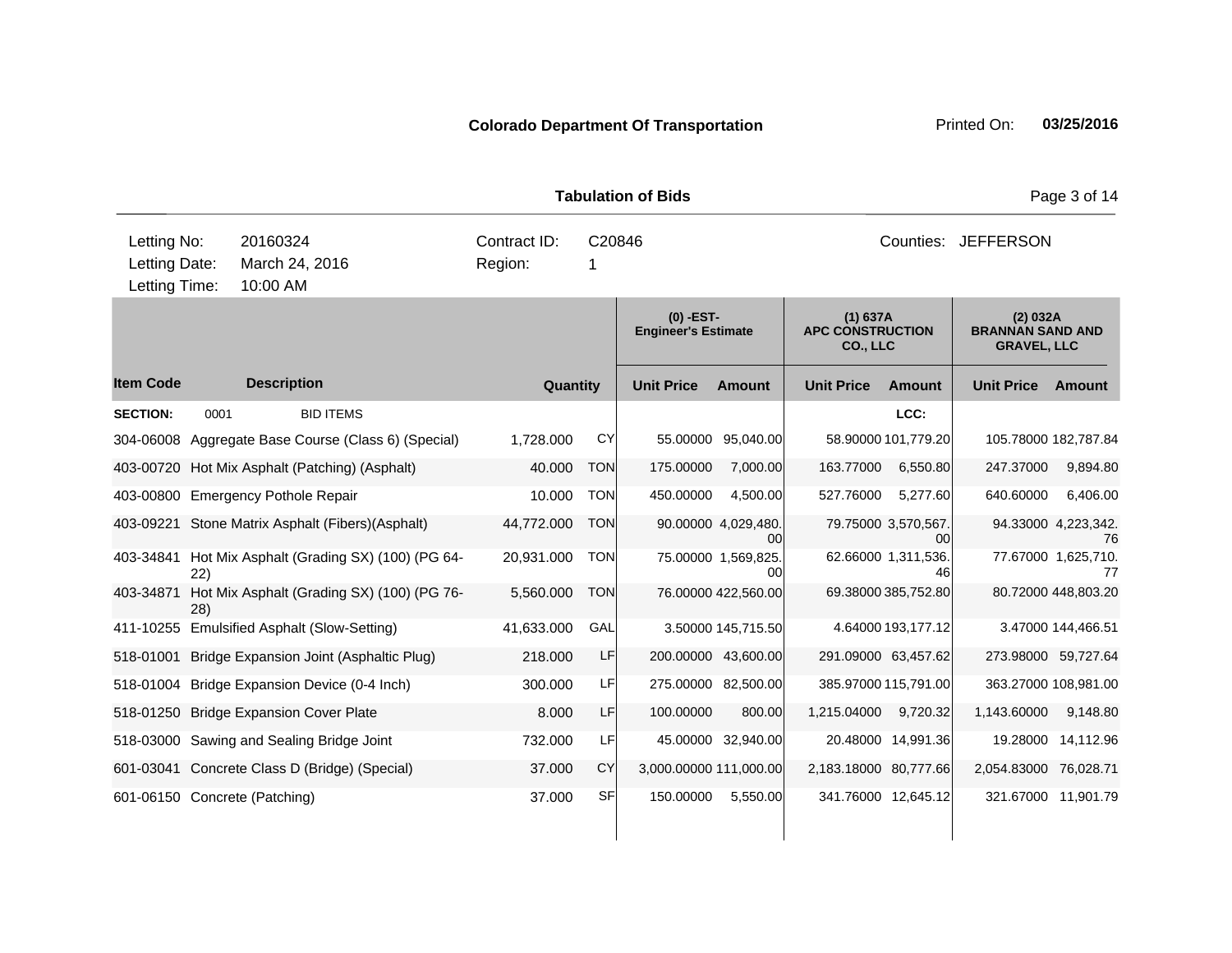**Quantity Unit Price Unit Price Ext** Item Code Description Quantity Unit Price Amount Unit Price Amount Unit Price **Ext Unit Price Amount Ext Amount (0) -EST-Engineer's Estimate (1) 637A APC CONSTRUCTION CO., LLC (2) 032A BRANNAN SAND AND GRAVEL, LLC Description SECTION:** 0001 BID ITEMS **LCC:** 602-00020 Reinforcing Steel (Epoxy Coated) 2,253.000 LB 1.00000 2,253.00 3.23000 7,277.19 3.04000 6,849.12 606-00716 Guardrail Type 7 (Style CA) (Special) 29.000 LF 250.00000 7,250.00 364.40000 10,567.60 342.98000 9,946.42 606-00720 Guardrail Type 7 (Style CC) 3.000 LF 90.00000 270.00 436.64000 1,309.92 410.96000 1,232.88 607-00005 End Post 35.000 EACH 400.00000 14,000.00 334.22000 11,697.70 311.42000 10,899.70 607-00010 Corner and Line Brace Post 18.000 EACH 500.00000 9,000.00 388.12000 6,986.16 361.65000 6,509.70 607-11350 Fence Deer 7,863.000 LF 17.00000 133,671.00 10.24000 80,517.12 9.54000 75,013.02 607-60002 Game Ramp 15.000 EACH 7,500.00000 112,500.00 8,085.86000 121,287.90 7,534.37000 113,015.55 612-00001 Delineator (Type I) 300.000 EACH 45.00000 13,500.00 24.80000 7,440.00 22.10000 6,630.00 612-00002 Delineator (Type II) 150.000 EACH 42.00000 6,300.00 25.87000 3,880.50 23.61000 3,541.50 612-00003 Delineator (Type III) 200.000 EACH 40.00000 8,000.00 26.95000 5,390.00 25.11000 5,022.00 613-00206 2 Inch Electrical Conduit (Bored) 360.000 LF 17.00000 6,120.00 52.83000 19,018.80 18.08000 6,508.80 613-01200 2 Inch Electrical Conduit (Plastic) 60.000 LF 12.00000 720.00 39.89000 2,393.40 17.08000 1,024.80 613-07000 Pull Box (Special) 1.000 EACH 600.00000 600.00 1,417.72000 1,417.72 416.90000 416.90 613-07001 Type One Pull Box 2.000 EACH 700.00000 1,400.00 1,266.79000 2,533.58 522.39000 1,044.78 **Tabulation of Bids Page 4 of 14** 10:00 AM Counties: JEFFERSON Letting Date: March 24, 2016 1 Region: 1 C20846 Region: Letting Time: Letting No: 20160324 Contract ID: Counties: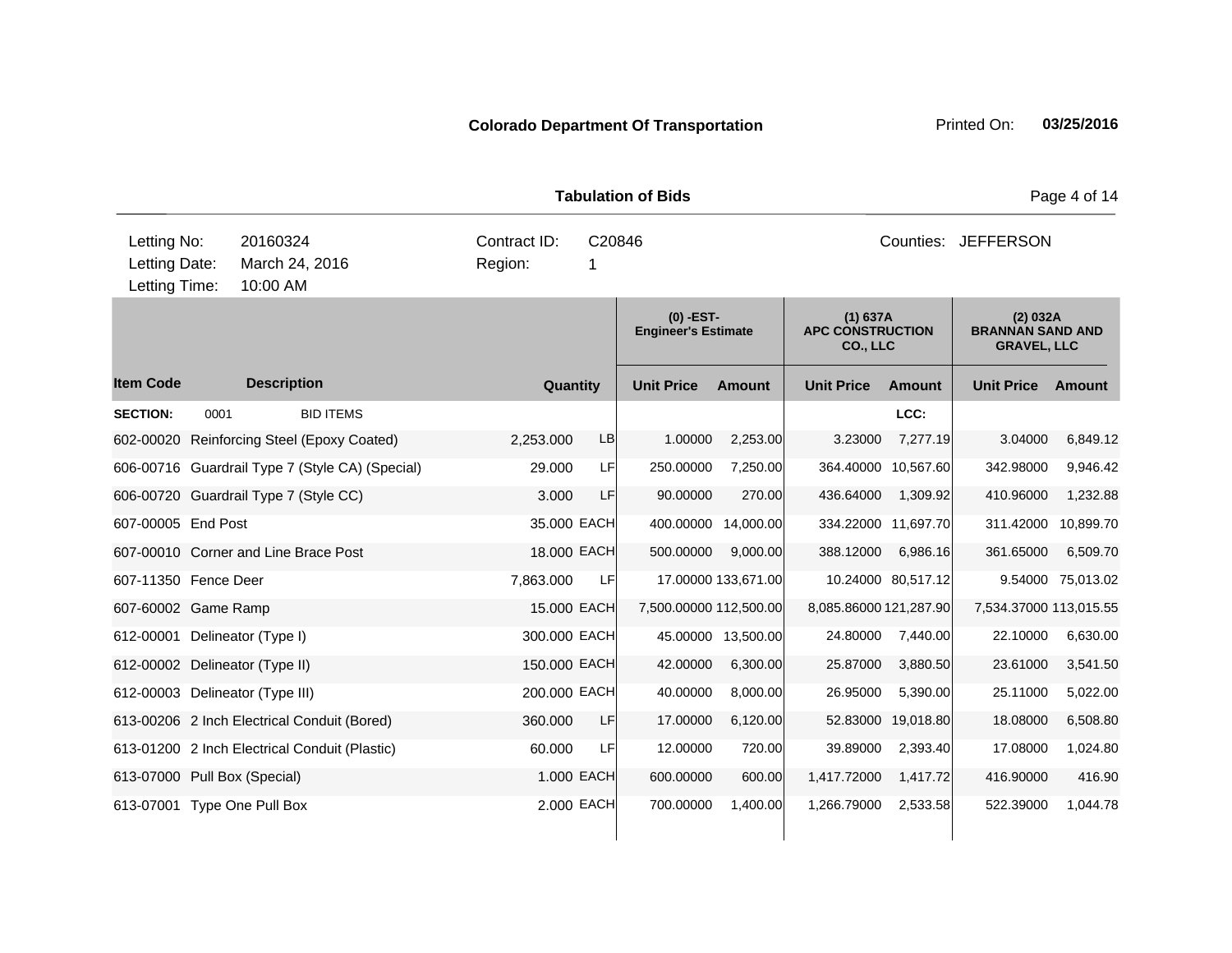|                                               |      |                                                                                |                         | <b>Tabulation of Bids</b> |                                           | Page 5 of 14        |                                                 |          |                                                           |           |  |
|-----------------------------------------------|------|--------------------------------------------------------------------------------|-------------------------|---------------------------|-------------------------------------------|---------------------|-------------------------------------------------|----------|-----------------------------------------------------------|-----------|--|
| Letting No:<br>Letting Date:<br>Letting Time: |      | 20160324<br>March 24, 2016<br>10:00 AM                                         | Contract ID:<br>Region: | C20846<br>1               |                                           |                     | Counties: JEFFERSON                             |          |                                                           |           |  |
|                                               |      |                                                                                |                         |                           | $(0)$ -EST-<br><b>Engineer's Estimate</b> |                     | (1) 637A<br><b>APC CONSTRUCTION</b><br>CO., LLC |          | (2) 032A<br><b>BRANNAN SAND AND</b><br><b>GRAVEL, LLC</b> |           |  |
| <b>Item Code</b>                              |      | <b>Description</b>                                                             | Quantity                |                           | <b>Unit Price</b>                         | Amount              | <b>Unit Price</b>                               | Amount   | <b>Unit Price</b>                                         | Amount    |  |
| <b>SECTION:</b>                               | 0001 | <b>BID ITEMS</b>                                                               |                         |                           |                                           |                     |                                                 | LCC:     |                                                           |           |  |
| 613-10000 Wiring                              |      |                                                                                | 1.000                   | L S                       | 15,000.00000                              | 15,000.00           | 9,433.51000                                     | 9,433.51 | 1,506.87000                                               | 1,506.87  |  |
|                                               |      | 613-32350 Light Standard Steel (35 Foot)                                       |                         | 1.000 EACH                | 3,000.00000                               | 3,000.00            | 5,045.58000                                     | 5,045.58 | 2,928.36000                                               | 2,928.36  |  |
|                                               |      | 613-40010 Light Standard Foundation                                            |                         | 1.000 EACH                | 1,750.00000                               | 1,750.00            | 2,409.59000                                     | 2,409.59 | 1,255.73000                                               | 1,255.73  |  |
|                                               |      | 614-00011 Sign Panel (Class I)                                                 | 81.000                  | SF                        | 27.00000                                  | 2,187.00            | 16.17000                                        | 1,309.77 | 25.11000                                                  | 2,033.91  |  |
|                                               |      | 614-00012 Sign Panel (Class II)                                                | 260,000                 | SFI                       | 25.00000                                  | 6,500.00            | 23.72000                                        | 6,167.20 | 32.15000                                                  | 8,359.00  |  |
|                                               |      | 614-00013 Sign Panel (Class III)                                               | 68.000                  | SF                        | 25.00000                                  | 1,700.00            | 32.34000                                        | 2,199.12 | 39.18000                                                  | 2,664.24  |  |
|                                               |      | 614-01583 Steel Sign Support (2-1/2 In Round Sch 80)<br>(Post & Slipbase)      | 25.000 EACH             |                           |                                           | 400.00000 10,000.00 | 431.25000 10,781.25                             |          | 652.98000                                                 | 16,324.50 |  |
|                                               |      | 614-72875 Loop Detector Wire                                                   | 728.000                 | LF                        | 4.00000                                   | 2,912.00            | 4.85000                                         | 3,530.80 | 3.77000                                                   | 2,744.56  |  |
|                                               |      | 614-72878 Traffic Signal Vehicle Detector Amplifier<br>(Loop Type) (4 Channel) |                         | 2,000 EACH                | 1,600.00000                               | 3,200.00            | 1,094.29000                                     | 2,188.58 | 1,131.16000                                               | 2,262.32  |  |
|                                               |      | 614-72887 Microwave Vehicle Radar Detector                                     |                         | 1.000 EACH                | 11,000.00000 11,000.00                    |                     | 12,613.95000 12,613.95                          |          | 11,778.73000                                              | 11,778.73 |  |
|                                               |      | 620-00005 Field Office (Special)                                               |                         | 1.000 EACH                | 37,000.00000 37,000.00                    |                     | 30,726.28000 30,726.28                          |          | 11,286.94000                                              | 11,286.94 |  |
|                                               |      | 620-00012 Field Laboratory (Class 2)                                           |                         | 1.000 EACH                | 32,000.00000 32,000.00                    |                     | 28,570.05000 28,570.05                          |          | 14,779.33000 14,779.33                                    |           |  |
| 620-00020 Sanitary Facility                   |      |                                                                                |                         | 2.000 EACH                | 4,000.00000                               | 8,000.00            | 1,347.64000                                     | 2,695.28 | 1,689.87000                                               | 3,379.74  |  |

625-00000 Construction Surveying 1.000 L S 35,000.00000 35,000.00 24,257.59000 24,257.59 15,068.74000 15,068.74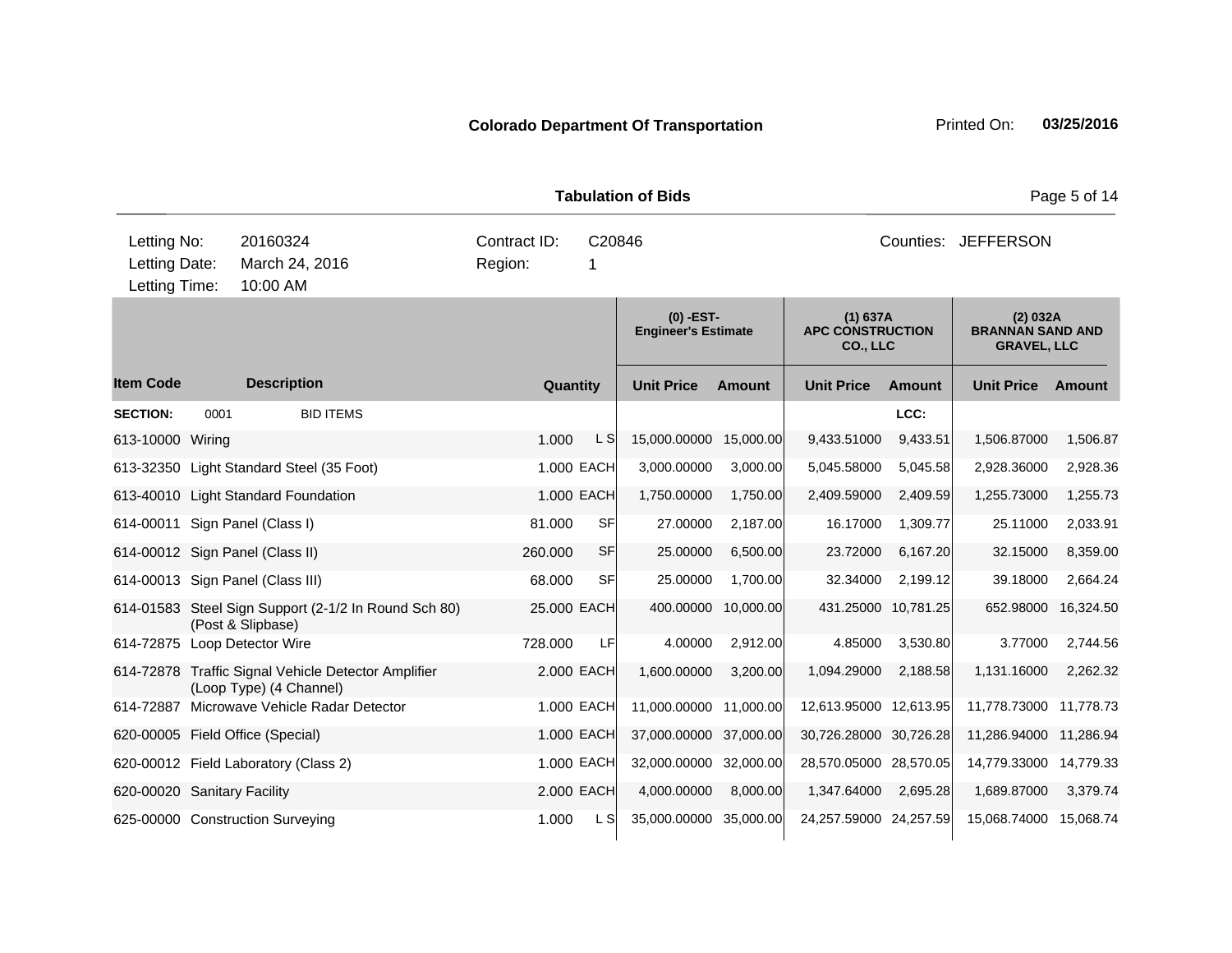|                                               |                    |                                                                         |                                        |            | <b>Tabulation of Bids</b>                 |                     | Page 6 of 14                                    |                     |                                                           |                     |  |
|-----------------------------------------------|--------------------|-------------------------------------------------------------------------|----------------------------------------|------------|-------------------------------------------|---------------------|-------------------------------------------------|---------------------|-----------------------------------------------------------|---------------------|--|
| Letting No:<br>Letting Date:<br>Letting Time: |                    | 20160324<br>March 24, 2016<br>10:00 AM                                  | Contract ID:<br>C20846<br>Region:<br>1 |            |                                           |                     | Counties: JEFFERSON                             |                     |                                                           |                     |  |
|                                               |                    |                                                                         |                                        |            | $(0)$ -EST-<br><b>Engineer's Estimate</b> |                     | (1) 637A<br><b>APC CONSTRUCTION</b><br>CO., LLC |                     | (2) 032A<br><b>BRANNAN SAND AND</b><br><b>GRAVEL, LLC</b> |                     |  |
| <b>Item Code</b>                              |                    | <b>Description</b>                                                      | Quantity                               |            | <b>Unit Price</b>                         | <b>Amount</b>       | <b>Unit Price</b>                               | <b>Amount</b>       | <b>Unit Price</b>                                         | Amount              |  |
| <b>SECTION:</b>                               | 0001               | <b>BID ITEMS</b>                                                        |                                        |            |                                           |                     |                                                 | LCC:                |                                                           |                     |  |
| 626-00000 Mobilization                        |                    |                                                                         | 1.000                                  | L SI       | 675,000.00000 675,000.00                  |                     | 183,250.00000 183,250.00                        |                     | 559,727.15000 559,727.15                                  |                     |  |
|                                               |                    | 626-01104 Public Information Services (Tier IV)                         | 1.000                                  | L SI       | 30,000.00000 30,000.00                    |                     | 11,000.00000 11,000.00                          |                     | 7,045.14000                                               | 7,045.14            |  |
|                                               |                    | 627-00008 Modified Epoxy Pavement Marking                               | 518.000                                | GAL        |                                           | 175.00000 90,650.00 | 106.19000 55,006.42                             |                     |                                                           | 78.36000 40,590.48  |  |
|                                               |                    | 627-00011 Pavement Marking Paint (Waterborne)                           | 1,384.000                              | GAL        |                                           | 32.00000 44,288.00  |                                                 | 46.09000 63,788.56  | 32.15000                                                  | 44,495.60           |  |
|                                               | $I$ $I$ Inlaid $I$ | 627-01010 Preformed Plastic Pavement Marking (Type                      | 19,751.000                             | SF         |                                           | 18.00000 355,518.00 |                                                 | 12.02000 237,407.02 |                                                           | 10.70000 211,335.70 |  |
|                                               |                    | 627-30405 Preformed Thermoplastic Pavement<br>Marking (Word-Symbol)     | 123.000                                | SF         | 18.00000                                  | 2,214.00            | 21.56000                                        | 2,651.88            | 18.08000                                                  | 2,223.84            |  |
|                                               |                    | 627-30410 Preformed Thermoplastic Pavement<br>Marking (Xwalk-Stop Line) | 130,000                                | SF         | 12.00000                                  | 1,560.00            | 12.94000                                        | 1,682.20            | 15.07000                                                  | 1,959.10            |  |
| 630-00000 Flagging                            |                    |                                                                         | 2,500.000 HOUR                         |            |                                           | 25.00000 62,500.00  |                                                 | 26.95000 67,375.00  | 25.11000                                                  | 62,775.00           |  |
|                                               |                    | 630-00003 Uniformed Traffic Control                                     | 900.000 HOUR                           |            | 75.00000                                  | 67,500.00           |                                                 | 75.47000 67,923.00  | 70.32000                                                  | 63,288.00           |  |
|                                               |                    | 630-00006 Uniformed Traffic Control (Vehicle)                           | 900,000 HOUR                           |            |                                           | 20.00000 18,000.00  |                                                 | 12.94000 11,646.00  | 12.06000                                                  | 10,854.00           |  |
|                                               |                    | 630-00007 Traffic Control Inspection                                    | 50.000                                 | <b>DAY</b> | 90.00000                                  | 4,500.00            | 107.81000                                       | 5,390.50            | 100.46000                                                 | 5,023.00            |  |
|                                               |                    | 630-00012 Traffic Control Management                                    | 115.000                                | <b>DAY</b> |                                           | 650.00000 74,750.00 |                                                 | 862.49000 99,186.35 | 803.67000 92,422.05                                       |                     |  |

630-80335 Barricade (Type 3 M-A) (Temporary) 4.000 EACH 100.00000 400.00 64.69000 258.76 60.28000 241.12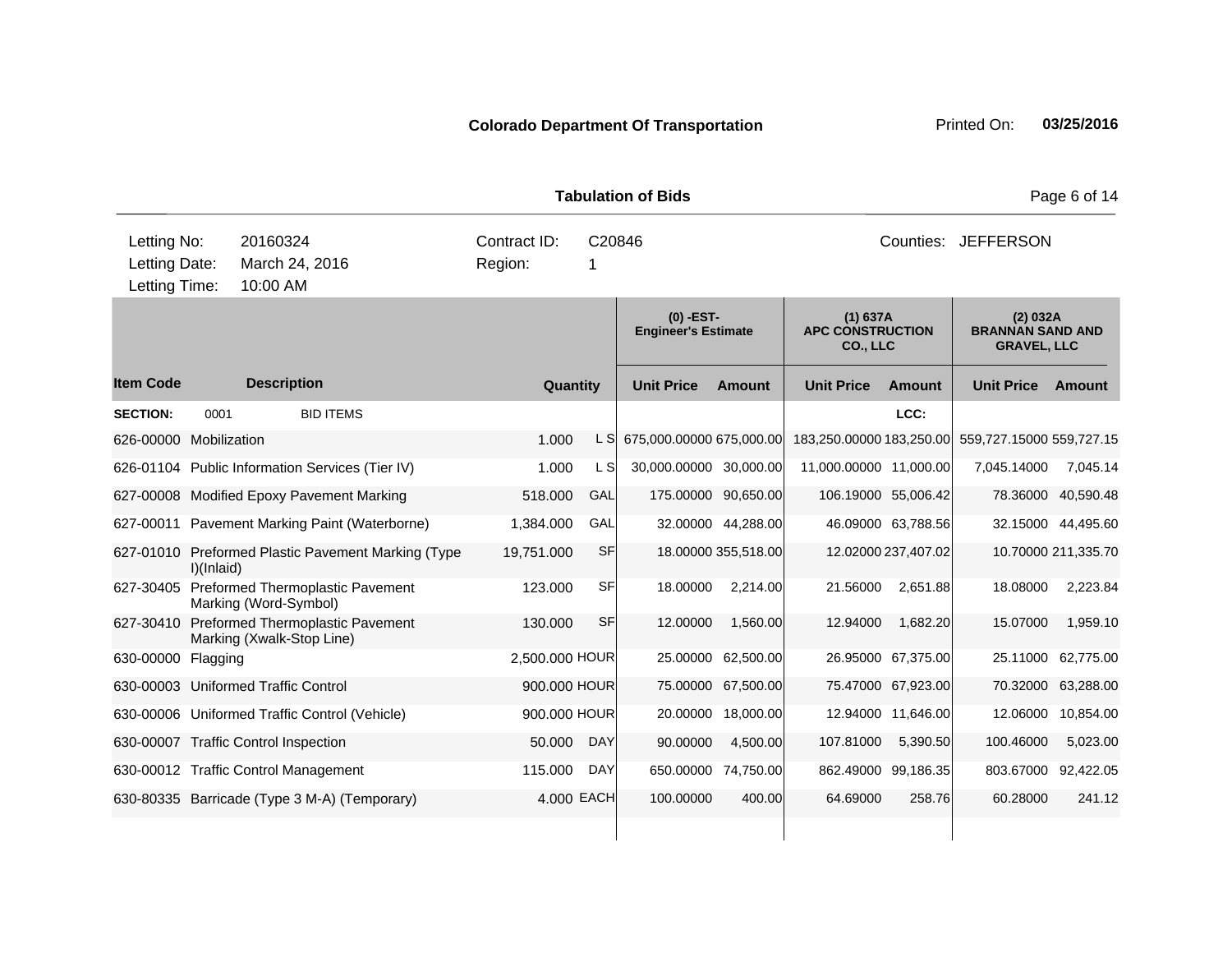**Quantity Unit Price Unit Price Ext** Item Code Description Quantity Unit Price Amount Unit Price Amount Unit Price **Ext Unit Price Amount Ext Amount (0) -EST-Engineer's Estimate (1) 637A APC CONSTRUCTION CO., LLC (2) 032A BRANNAN SAND AND GRAVEL, LLC Description SECTION:** 0001 BID ITEMS **LCC:** 630-80341 Construction Traffic Sign (Panel Size A) 36.000 EACH 52.00000 1,872.00 64.69000 2,328.84 60.28000 2,170.08 630-80342 Construction Traffic Sign (Panel Size B) 46.000 EACH 60.00000 2,760.00 64.69000 2,975.74 60.28000 2,772.88 630-80343 Construction Traffic Sign (Panel Size C) 12.000 EACH 55.00000 660.00 53.91000 646.92 50.23000 602.76 630-80355 Portable Message Sign Panel 4.000 EACH 4,000.00000 16,000.00 5,390.57000 21,562.28 5,022.92000 20,091.68 630-80358 Advance Warning Flashing or Sequencing Arrow Panel (C Type) 2.000 EACH 1,250.00000 2,500.00 1,078.11000 2,156.22 1,004.59000 2,009.18 630-80360 Drum Channelizing Device 100.000 EACH 30.00000 3,000.00 64.69000 6,469.00 60.28000 6,028.00 630-80380 Traffic Cone 400.000 EACH 9.00000 3,600.00 10.78000 4,312.00 10.05000 4,020.00 630-85041 Mobile Attenuator 100.000 DAY 400.00000 40,000.00 323.40000 32,340.00 301.37000 30,137.00 Section Totals: \$9,827,500.00 \$8,257,814.79 \$9,807,434.31 **Contract Grand Totals \$9,827,500.00 \$8,257,814.79 \$9,807,434.31 Tabulation of Bids** Page 7 of 14 10:00 AM Counties: JEFFERSON Letting Date: March 24, 2016 1 Region: 1 C20846 Region: Letting Time: Letting No: 20160324 Contract ID: Counties: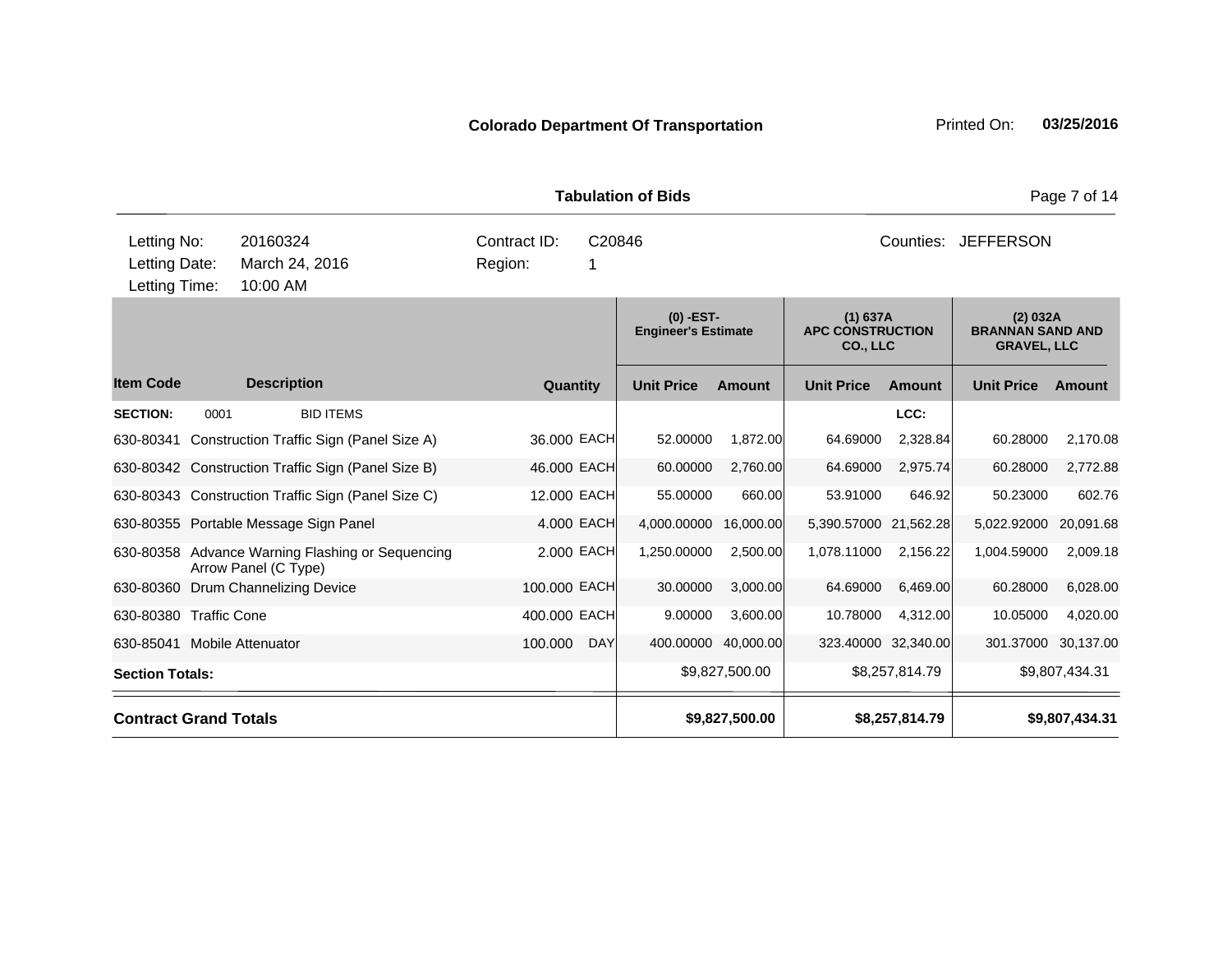|                                               |      |                                                    | <b>Tabulation of Bids</b>              | Page 8 of 14      |                                                        |                          |               |                     |               |  |
|-----------------------------------------------|------|----------------------------------------------------|----------------------------------------|-------------------|--------------------------------------------------------|--------------------------|---------------|---------------------|---------------|--|
| Letting No:<br>Letting Date:<br>Letting Time: |      | 20160324<br>March 24, 2016<br>10:00 AM             | Contract ID:<br>C20846<br>Region:<br>1 |                   |                                                        |                          |               | Counties: JEFFERSON |               |  |
|                                               |      |                                                    |                                        |                   | (3) 757A<br><b>MARTIN MARIETTA</b><br><b>MATERIALS</b> |                          |               |                     |               |  |
| <b>Item Code</b>                              |      | <b>Description</b>                                 | Quantity                               | <b>Unit Price</b> | <b>Amount</b>                                          | <b>Unit Price</b>        | <b>Amount</b> | <b>Unit Price</b>   | <b>Amount</b> |  |
| <b>SECTION:</b>                               | 0001 | <b>BID ITEMS</b>                                   |                                        |                   |                                                        |                          |               | LCC:                |               |  |
|                                               |      | 202-00090 Removal of Delineator                    | 650.000 EACH                           |                   |                                                        | 17.63000 11,459.50       |               |                     |               |  |
|                                               |      | 202-00220 Removal of Asphalt Mat                   | 500.000                                | SY                |                                                        | 24.40000 12,200.00       |               |                     |               |  |
|                                               |      | 202-00240 Removal of Asphalt Mat (Planing)         | 452,103.000                            | SY                |                                                        | 2.77000 1,252,325.<br>31 |               |                     |               |  |
|                                               |      | 202-00495 Removal of Portions of Present Structure | 1.000                                  | L S               | 22,209.17000 22,209.17                                 |                          |               |                     |               |  |
|                                               |      | 202-00504 Removal of Expansion Device              | 300.000                                | LF                |                                                        | 230.32000 69,096.00      |               |                     |               |  |
|                                               |      | 202-00810 Removal of Ground Sign                   | 19.000 EACH                            |                   | 88.13000                                               | 1,674.47                 |               |                     |               |  |
|                                               |      | 202-00821 Removal of Sign Panel                    | 3.000 EACH                             |                   | 88.13000                                               | 264.39                   |               |                     |               |  |
| 202-01000 Removal of Fence                    |      |                                                    | 2,880.000                              | LF                | 8.56000                                                | 24,652.80                |               |                     |               |  |
|                                               |      | 202-01170 Removal of Guardrail Type 7              | 32.000                                 | LF                | 31.73000                                               | 1,015.36                 |               |                     |               |  |
| 203-01500 Blading                             |      |                                                    | 10.000 HOUR                            |                   | 197.78000                                              | 1,977.80                 |               |                     |               |  |
|                                               |      | 203-01594 Combination Loader                       | 10.000 HOUR                            |                   | 162.60000                                              | 1,626.00                 |               |                     |               |  |
| 203-01597 Potholing                           |      |                                                    | 15.000 HOUR                            |                   | 209.42000                                              | 3,141.30                 |               |                     |               |  |
| 207-00205 Topsoil                             |      |                                                    | 10.000                                 | <b>CY</b>         | 129.26000                                              | 1,292.60                 |               |                     |               |  |
|                                               |      | 208-00002 Erosion Log Type 1 (12 Inch)             | 900.000                                | LF                | 7.05000                                                | 6,345.00                 |               |                     |               |  |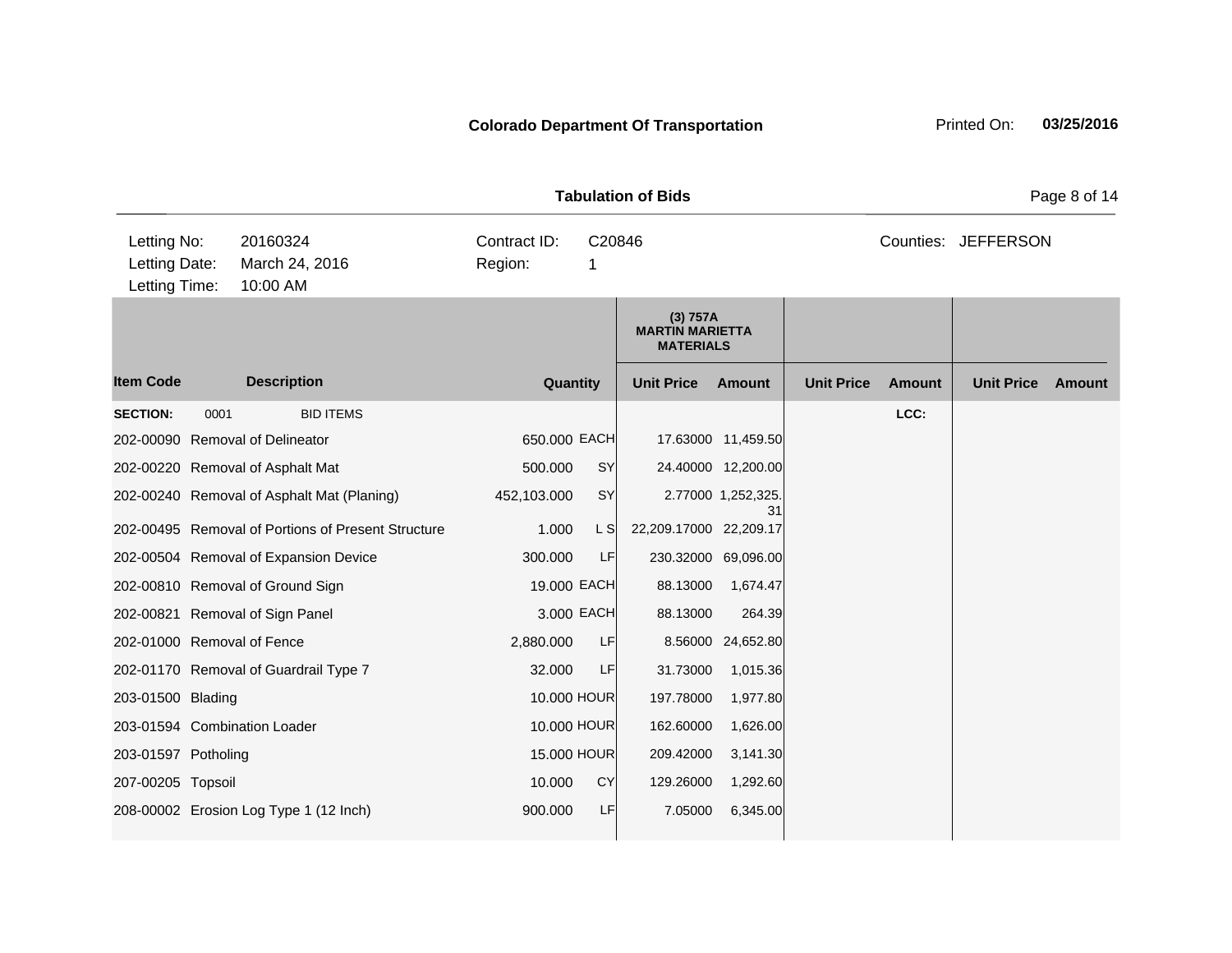|                                               |             |                                        |                                                    | <b>Tabulation of Bids</b> | Page 9 of 14 |                                                        |                     |                   |               |                     |               |
|-----------------------------------------------|-------------|----------------------------------------|----------------------------------------------------|---------------------------|--------------|--------------------------------------------------------|---------------------|-------------------|---------------|---------------------|---------------|
| Letting No:<br>Letting Date:<br>Letting Time: |             | 20160324<br>March 24, 2016<br>10:00 AM |                                                    | Contract ID:<br>Region:   | C20846<br>1  |                                                        |                     |                   |               | Counties: JEFFERSON |               |
|                                               |             |                                        |                                                    |                           |              | (3) 757A<br><b>MARTIN MARIETTA</b><br><b>MATERIALS</b> |                     |                   |               |                     |               |
| <b>Item Code</b>                              |             | <b>Description</b>                     |                                                    |                           | Quantity     | <b>Unit Price</b>                                      | <b>Amount</b>       | <b>Unit Price</b> | <b>Amount</b> | <b>Unit Price</b>   | <b>Amount</b> |
| <b>SECTION:</b>                               | 0001        |                                        | <b>BID ITEMS</b>                                   |                           |              |                                                        |                     |                   | LCC:          |                     |               |
| 208-00035 Aggregate Bag                       |             |                                        |                                                    | 744.000                   | LF           | 12.10000                                               | 9,002.40            |                   |               |                     |               |
|                                               |             | 208-00045 Concrete Washout Structure   |                                                    |                           | 2.000 EACH   | 1,292.60000                                            | 2,585.20            |                   |               |                     |               |
|                                               |             |                                        | 208-00052 Storm Drain Inlet Protection (Type II)   | 10.000                    | LF           | 67.98000                                               | 679.80              |                   |               |                     |               |
|                                               |             |                                        | 208-00103 Removal and Disposal of Sediment (Labor) |                           | 80.000 HOUR  | 123.38000                                              | 9,870.40            |                   |               |                     |               |
|                                               | (Equipment) |                                        | 208-00105 Removal and Disposal of Sediment         |                           | 40.000 HOUR  |                                                        | 258.52000 10,340.80 |                   |               |                     |               |
|                                               |             |                                        | 208-00106 Sweeping (Sediment Removal)              |                           | 40.000 HOUR  | 196.90000                                              | 7,876.00            |                   |               |                     |               |
|                                               |             | 208-00205 Erosion Control Supervisor   |                                                    | 210.000 HOUR              |              |                                                        | 110.53000 23,211.30 |                   |               |                     |               |
| 212-00006 Seeding (Native)                    |             |                                        |                                                    |                           | 1.000 ACRE   | 2,032.90000                                            | 2,032.90            |                   |               |                     |               |
| 212-00032 Soil Conditioning                   |             |                                        |                                                    |                           | 1.000 ACRE   | 6,533.49000                                            | 6,533.49            |                   |               |                     |               |
|                                               |             | 213-00003 Mulching (Weed Free)         |                                                    |                           | 1.000 ACRE   | 4,095.18000                                            | 4,095.18            |                   |               |                     |               |
| 213-00061 Mulch Tackifier                     |             |                                        |                                                    | 100.000                   | LB           | 20.21000                                               | 2,021.00            |                   |               |                     |               |
|                                               |             | 214-00000 Landscape Maintenance        |                                                    | 1.000                     | L S          | 5,875.44000                                            | 5,875.44            |                   |               |                     |               |
| 240-00000 Wildlife Biologist                  |             |                                        |                                                    |                           | 40.000 HOUR  | 99.88000                                               | 3,995.20            |                   |               |                     |               |
| 240-00010 Removal of Nests                    |             |                                        |                                                    |                           | 40.000 HOUR  | 94.01000                                               | 3,760.40            |                   |               |                     |               |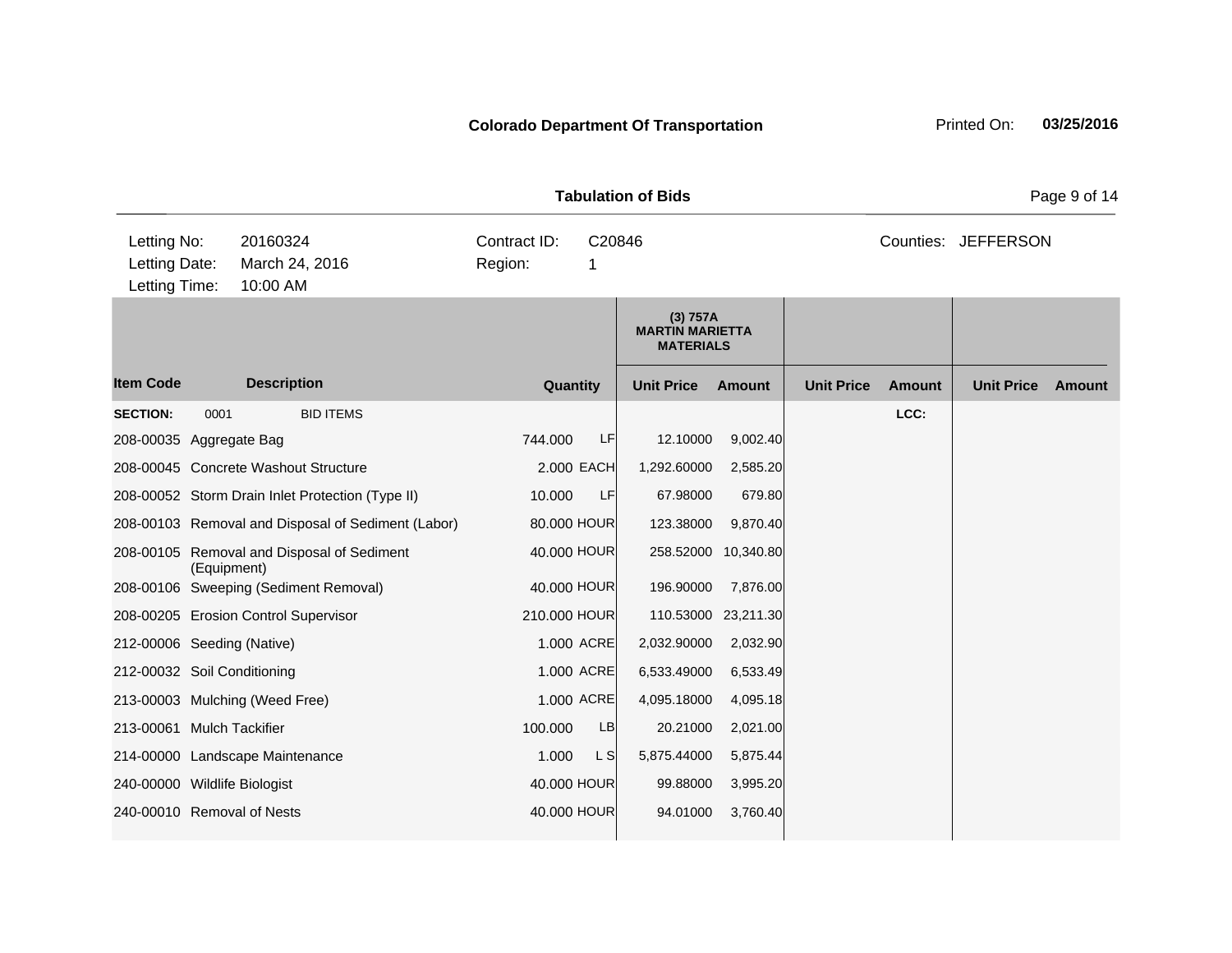|                                               |      |                      |                                                      |                                         |             | <b>Tabulation of Bids</b>                              | Page 10 of 14                   |                   |               |                     |               |
|-----------------------------------------------|------|----------------------|------------------------------------------------------|-----------------------------------------|-------------|--------------------------------------------------------|---------------------------------|-------------------|---------------|---------------------|---------------|
| Letting No:<br>Letting Date:<br>Letting Time: |      | 20160324<br>10:00 AM | March 24, 2016                                       | Contract ID:<br>Region:                 | C20846<br>1 |                                                        |                                 |                   |               | Counties: JEFFERSON |               |
|                                               |      |                      |                                                      |                                         |             | (3) 757A<br><b>MARTIN MARIETTA</b><br><b>MATERIALS</b> |                                 |                   |               |                     |               |
| <b>Item Code</b>                              |      | <b>Description</b>   |                                                      | Quantity<br><b>Unit Price</b><br>Amount |             |                                                        |                                 | <b>Unit Price</b> | <b>Amount</b> | <b>Unit Price</b>   | <b>Amount</b> |
| <b>SECTION:</b>                               | 0001 |                      | <b>BID ITEMS</b>                                     |                                         |             |                                                        |                                 |                   | LCC:          |                     |               |
|                                               |      |                      | 304-06008 Aggregate Base Course (Class 6) (Special)  | 1,728.000                               | CY          |                                                        | 120.00000 207,360.00            |                   |               |                     |               |
|                                               |      |                      | 403-00720 Hot Mix Asphalt (Patching) (Asphalt)       | 40.000                                  | <b>TON</b>  | 136.95000                                              | 5,478.00                        |                   |               |                     |               |
| 403-00800 Emergency Pothole Repair            |      |                      |                                                      | 10.000                                  | <b>TON</b>  | 419.67000                                              | 4,196.70                        |                   |               |                     |               |
|                                               |      |                      | 403-09221 Stone Matrix Asphalt (Fibers) (Asphalt)    | 44,772.000                              | <b>TON</b>  |                                                        | 89.40000 4,002,616.             |                   |               |                     |               |
|                                               | 22)  |                      | 403-34841 Hot Mix Asphalt (Grading SX) (100) (PG 64- | 20,931.000                              | <b>TON</b>  |                                                        | 80<br>75.66000 1,583,639.<br>46 |                   |               |                     |               |
| 403-34871                                     | 28)  |                      | Hot Mix Asphalt (Grading SX) (100) (PG 76-           | 5,560.000                               | <b>TON</b>  |                                                        | 83.47000 464,093.20             |                   |               |                     |               |
|                                               |      |                      | 411-10255 Emulsified Asphalt (Slow-Setting)          | 41,633.000                              | GAL         |                                                        | 3.20000 133,225.60              |                   |               |                     |               |
| 518-01001                                     |      |                      | Bridge Expansion Joint (Asphaltic Plug)              | 218.000                                 | LF          |                                                        | 317.27000 69,164.86             |                   |               |                     |               |
|                                               |      |                      | 518-01004 Bridge Expansion Device (0-4 Inch)         | 300.000                                 | LF          |                                                        | 420.68000 126,204.00            |                   |               |                     |               |
|                                               |      |                      | 518-01250 Bridge Expansion Cover Plate               | 8.000                                   | LF          | 1,324.32000 10,594.56                                  |                                 |                   |               |                     |               |
|                                               |      |                      | 518-03000 Sawing and Sealing Bridge Joint            | 732.000                                 | LF          |                                                        | 22.33000 16,345.56              |                   |               |                     |               |
|                                               |      |                      | 601-03041 Concrete Class D (Bridge) (Special)        | 37.000                                  | <b>CY</b>   | 2,379.55000 88,043.35                                  |                                 |                   |               |                     |               |
| 601-06150 Concrete (Patching)                 |      |                      |                                                      | 37.000                                  | <b>SF</b>   |                                                        | 372.50000 13,782.50             |                   |               |                     |               |
|                                               |      |                      |                                                      |                                         |             |                                                        |                                 |                   |               |                     |               |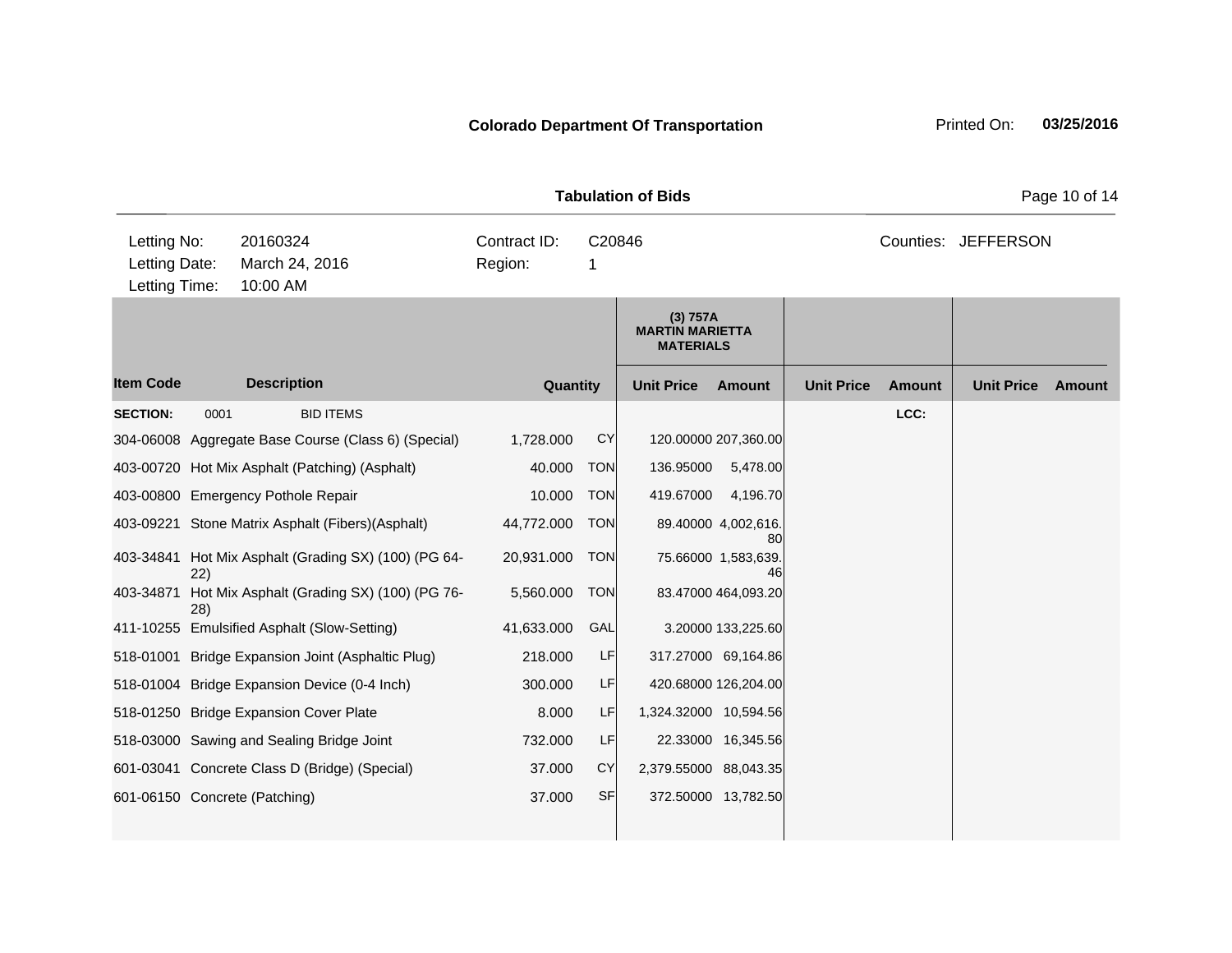|                                               |                                        |                                                 | <b>Tabulation of Bids</b> |                             | Page 11 of 14                                          |                     |                   |                     |                   |        |
|-----------------------------------------------|----------------------------------------|-------------------------------------------------|---------------------------|-----------------------------|--------------------------------------------------------|---------------------|-------------------|---------------------|-------------------|--------|
| Letting No:<br>Letting Date:<br>Letting Time: | 20160324<br>March 24, 2016<br>10:00 AM |                                                 | Contract ID:<br>Region:   | C20846<br>1                 |                                                        |                     |                   | Counties: JEFFERSON |                   |        |
|                                               |                                        |                                                 |                           |                             | (3) 757A<br><b>MARTIN MARIETTA</b><br><b>MATERIALS</b> |                     |                   |                     |                   |        |
| <b>Item Code</b>                              |                                        | <b>Description</b>                              | Quantity                  | <b>Unit Price</b><br>Amount |                                                        |                     | <b>Unit Price</b> | <b>Amount</b>       | <b>Unit Price</b> | Amount |
| <b>SECTION:</b>                               | 0001                                   | <b>BID ITEMS</b>                                |                           |                             |                                                        |                     |                   | LCC:                |                   |        |
|                                               |                                        | 602-00020 Reinforcing Steel (Epoxy Coated)      | 2,253.000                 | LB                          | 3.53000                                                | 7,953.09            |                   |                     |                   |        |
|                                               |                                        | 606-00716 Guardrail Type 7 (Style CA) (Special) | 29.000                    | LF                          |                                                        | 397.18000 11,518.22 |                   |                     |                   |        |
|                                               |                                        | 606-00720 Guardrail Type 7 (Style CC)           | 3.000                     | LF                          | 475.91000                                              | 1,427.73            |                   |                     |                   |        |
| 607-00005 End Post                            |                                        |                                                 | 35.000 EACH               |                             |                                                        | 512.51000 17,937.85 |                   |                     |                   |        |
|                                               |                                        | 607-00010 Corner and Line Brace Post            | 18.000 EACH               |                             |                                                        | 759.32000 13,667.76 |                   |                     |                   |        |
| 607-11350 Fence Deer                          |                                        |                                                 | 7,863.000                 | LF                          |                                                        | 15.12000 118,888.56 |                   |                     |                   |        |
| 607-60002 Game Ramp                           |                                        |                                                 | 15.000 EACH               |                             | 13,580.41000 203,706.15                                |                     |                   |                     |                   |        |
|                                               |                                        | 612-00001 Delineator (Type I)                   | 300.000 EACH              |                             | 25.85000                                               | 7,755.00            |                   |                     |                   |        |
|                                               |                                        | 612-00002 Delineator (Type II)                  | 150.000 EACH              |                             | 27.61000                                               | 4,141.50            |                   |                     |                   |        |
|                                               |                                        | 612-00003 Delineator (Type III)                 | 200.000 EACH              |                             | 29.38000                                               | 5,876.00            |                   |                     |                   |        |
|                                               |                                        | 613-00206 2 Inch Electrical Conduit (Bored)     | 360.000                   | LF                          | 29.09000                                               | 10,472.40           |                   |                     |                   |        |
|                                               |                                        | 613-01200 2 Inch Electrical Conduit (Plastic)   | 60.000                    | LF                          | 29.09000                                               | 1,745.40            |                   |                     |                   |        |
| 613-07000 Pull Box (Special)                  |                                        |                                                 |                           | 1.000 EACH                  | 581.73000                                              | 581.73              |                   |                     |                   |        |
|                                               |                                        | 613-07001 Type One Pull Box                     |                           | 2.000 EACH                  | 581.73000                                              | 1,163.46            |                   |                     |                   |        |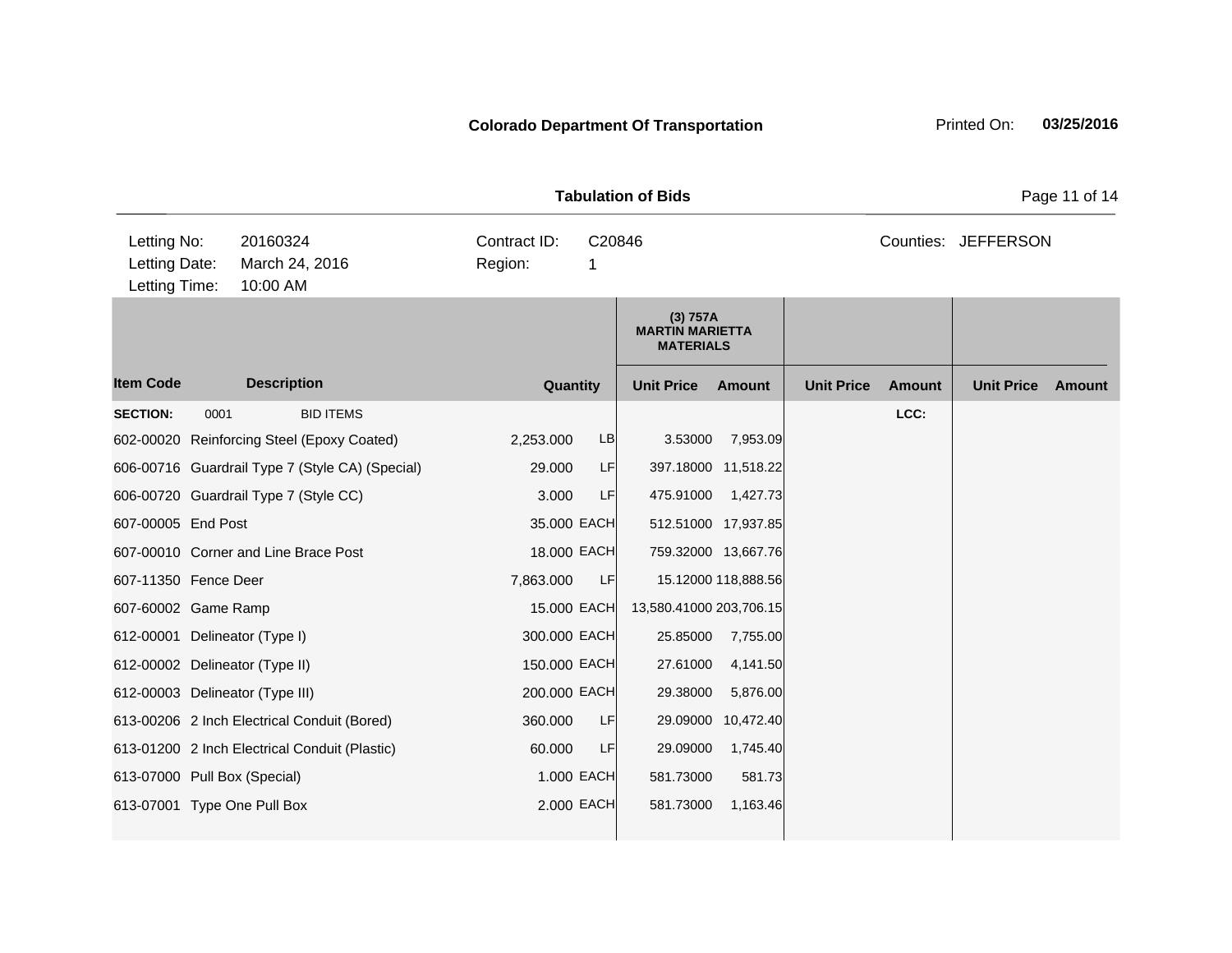|                                               |                   |                                                                                |                         |             | <b>Tabulation of Bids</b>                              |                     |                   |               |                     | Page 12 of 14 |
|-----------------------------------------------|-------------------|--------------------------------------------------------------------------------|-------------------------|-------------|--------------------------------------------------------|---------------------|-------------------|---------------|---------------------|---------------|
| Letting No:<br>Letting Date:<br>Letting Time: |                   | 20160324<br>March 24, 2016<br>10:00 AM                                         | Contract ID:<br>Region: | C20846<br>1 |                                                        |                     |                   |               | Counties: JEFFERSON |               |
|                                               |                   |                                                                                |                         |             | (3) 757A<br><b>MARTIN MARIETTA</b><br><b>MATERIALS</b> |                     |                   |               |                     |               |
| <b>Item Code</b>                              |                   | <b>Description</b>                                                             |                         | Quantity    | <b>Unit Price</b>                                      | Amount              | <b>Unit Price</b> | <b>Amount</b> | <b>Unit Price</b>   | Amount        |
| <b>SECTION:</b>                               | 0001              | <b>BID ITEMS</b>                                                               |                         |             |                                                        |                     |                   | LCC:          |                     |               |
| 613-10000 Wiring                              |                   |                                                                                | 1.000                   | L S         | 3,490.36000                                            | 3,490.36            |                   |               |                     |               |
|                                               |                   | 613-32350 Light Standard Steel (35 Foot)                                       |                         | 1.000 EACH  | 6,049.96000                                            | 6,049.96            |                   |               |                     |               |
|                                               |                   | 613-40010 Light Standard Foundation                                            |                         | 1.000 EACH  | 1,163.45000                                            | 1,163.45            |                   |               |                     |               |
| 614-00011 Sign Panel (Class I)                |                   |                                                                                | 81.000                  | <b>SF</b>   | 29.38000                                               | 2,379.78            |                   |               |                     |               |
| 614-00012 Sign Panel (Class II)               |                   |                                                                                | 260.000                 | <b>SF</b>   | 37.60000                                               | 9,776.00            |                   |               |                     |               |
| 614-00013 Sign Panel (Class III)              |                   |                                                                                | 68.000                  | <b>SF</b>   | 45.83000                                               | 3,116.44            |                   |               |                     |               |
|                                               | (Post & Slipbase) | 614-01583 Steel Sign Support (2-1/2 In Round Sch 80)                           |                         | 25.000 EACH |                                                        | 763.81000 19,095.25 |                   |               |                     |               |
| 614-72875 Loop Detector Wire                  |                   |                                                                                | 728.000                 | LF          | 6.40000                                                | 4,659.20            |                   |               |                     |               |
|                                               |                   | 614-72878 Traffic Signal Vehicle Detector Amplifier<br>(Loop Type) (4 Channel) |                         | 2.000 EACH  | 1,163.45000                                            | 2,326.90            |                   |               |                     |               |
|                                               |                   | 614-72887 Microwave Vehicle Radar Detector                                     |                         | 1.000 EACH  | 14,659.52000 14,659.52                                 |                     |                   |               |                     |               |
| 620-00005 Field Office (Special)              |                   |                                                                                |                         | 1.000 EACH  | 22,920.04000 22,920.04                                 |                     |                   |               |                     |               |
|                                               |                   | 620-00012 Field Laboratory (Class 2)                                           |                         | 1.000 EACH  | 19,487.85000 19,487.85                                 |                     |                   |               |                     |               |
| 620-00020 Sanitary Facility                   |                   |                                                                                |                         | 2.000 EACH  | 2,326.91000                                            | 4,653.82            |                   |               |                     |               |
|                                               |                   | 625-00000 Construction Surveying                                               | 1.000                   | L SI        | 12,822.42000 12,822.42                                 |                     |                   |               |                     |               |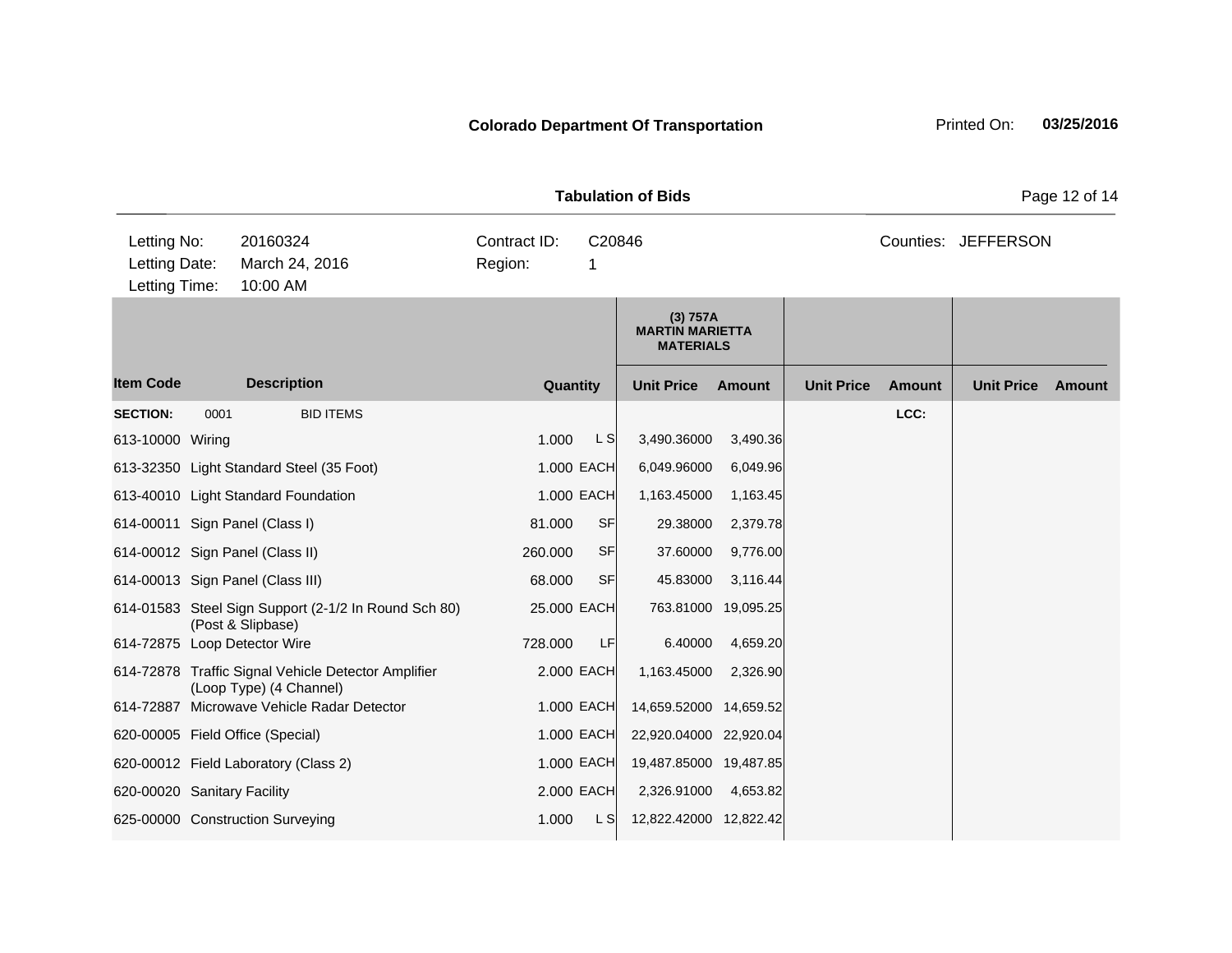|                                               |            |                                                                      | <b>Tabulation of Bids</b> |             |                                                        |                      |                   |               | Page 13 of 14       |        |
|-----------------------------------------------|------------|----------------------------------------------------------------------|---------------------------|-------------|--------------------------------------------------------|----------------------|-------------------|---------------|---------------------|--------|
| Letting No:<br>Letting Date:<br>Letting Time: |            | 20160324<br>March 24, 2016<br>10:00 AM                               | Contract ID:<br>Region:   | C20846<br>1 |                                                        |                      |                   |               | Counties: JEFFERSON |        |
|                                               |            |                                                                      |                           |             | (3) 757A<br><b>MARTIN MARIETTA</b><br><b>MATERIALS</b> |                      |                   |               |                     |        |
| <b>Item Code</b>                              |            | <b>Description</b>                                                   | Quantity                  |             | <b>Unit Price</b>                                      | Amount               | <b>Unit Price</b> | <b>Amount</b> | <b>Unit Price</b>   | Amount |
| <b>SECTION:</b>                               | 0001       | <b>BID ITEMS</b>                                                     |                           |             |                                                        |                      |                   | LCC:          |                     |        |
| 626-00000 Mobilization                        |            |                                                                      | 1.000                     | L SI        | 467,797.98000 467,797.98                               |                      |                   |               |                     |        |
|                                               |            | 626-01104 Public Information Services (Tier IV)                      | 1.000                     | L S         | 11,867.23000 11,867.23                                 |                      |                   |               |                     |        |
|                                               |            | 627-00008 Modified Epoxy Pavement Marking                            | 518.000                   | GAL         |                                                        | 115.75000 59,958.50  |                   |               |                     |        |
|                                               |            | 627-00011 Pavement Marking Paint (Waterborne)                        | 1,384.000                 | GAL         |                                                        | 50.24000 69,532.16   |                   |               |                     |        |
|                                               | I)(Inlaid) | 627-01010 Preformed Plastic Pavement Marking (Type                   | 19,751.000                | <b>SF</b>   |                                                        | 13.10000 258,738.10  |                   |               |                     |        |
| 627-30405                                     |            | Preformed Thermoplastic Pavement<br>Marking (Word-Symbol)            | 123.000                   | <b>SF</b>   | 23.50000                                               | 2,890.50             |                   |               |                     |        |
| 627-30410                                     |            | <b>Preformed Thermoplastic Pavement</b><br>Marking (Xwalk-Stop Line) | 130.000                   | <b>SF</b>   | 14.10000                                               | 1,833.00             |                   |               |                     |        |
| 630-00000 Flagging                            |            |                                                                      | 2,500.000 HOUR            |             |                                                        | 29.09000 72,725.00   |                   |               |                     |        |
|                                               |            | 630-00003 Uniformed Traffic Control                                  | 900.000 HOUR              |             |                                                        | 81.44000 73,296.00   |                   |               |                     |        |
|                                               |            | 630-00006 Uniformed Traffic Control (Vehicle)                        | 900.000 HOUR              |             | 13.96000                                               | 12,564.00            |                   |               |                     |        |
|                                               |            | 630-00007 Traffic Control Inspection                                 | 50.000                    | <b>DAY</b>  | 116.35000                                              | 5,817.50             |                   |               |                     |        |
|                                               |            | 630-00012 Traffic Control Management                                 | 115.000                   | DAY         |                                                        | 930.76000 107,037.40 |                   |               |                     |        |
|                                               |            | 630-80335 Barricade (Type 3 M-A) (Temporary)                         | 4.000 EACH                |             | 69.81000                                               | 279.24               |                   |               |                     |        |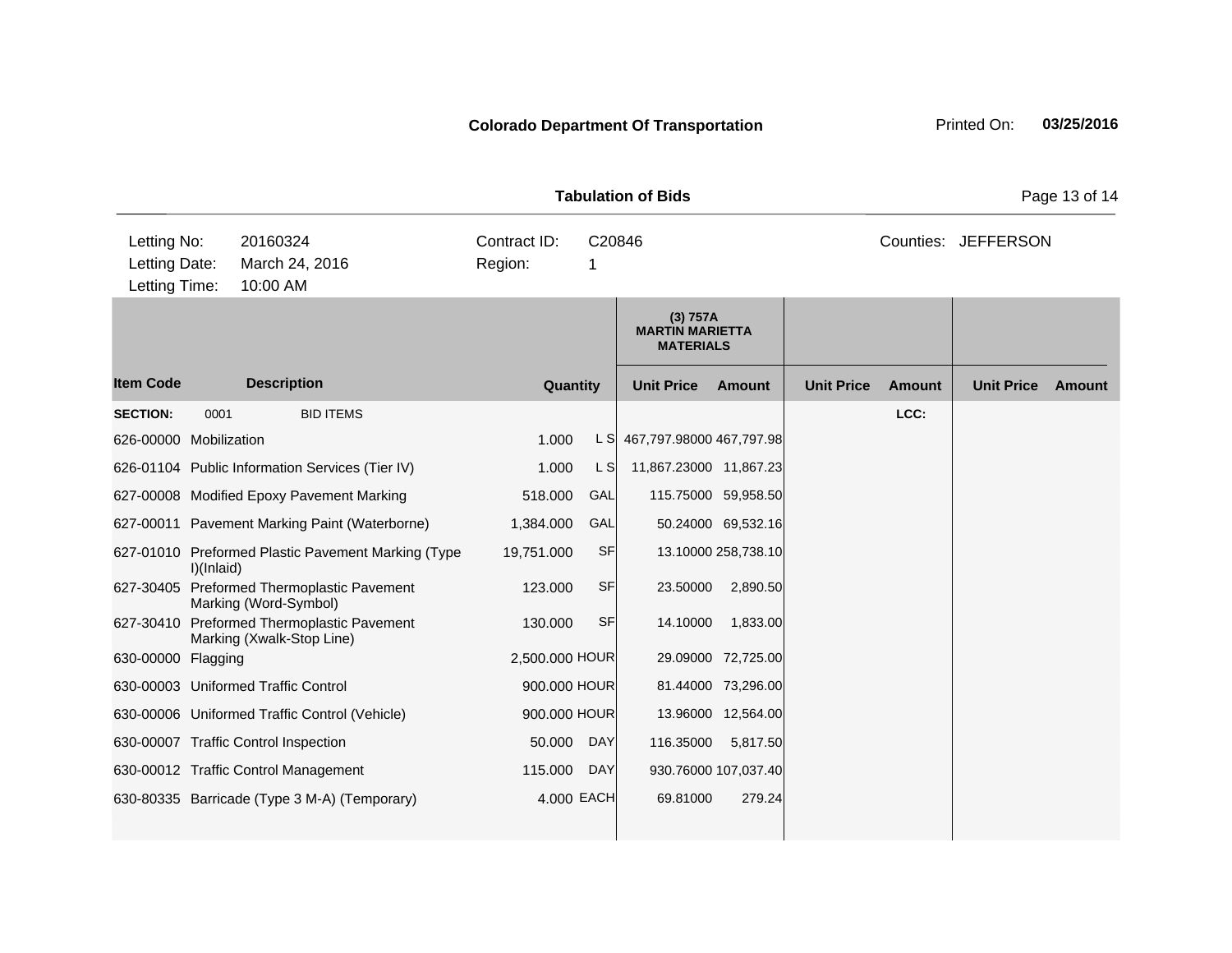| <b>Tabulation of Bids</b>                     |                    |                                                                          |                         |             |                                                        |                     |                   |               |                     |        |  |
|-----------------------------------------------|--------------------|--------------------------------------------------------------------------|-------------------------|-------------|--------------------------------------------------------|---------------------|-------------------|---------------|---------------------|--------|--|
| Letting No:<br>Letting Date:<br>Letting Time: |                    | 20160324<br>March 24, 2016<br>10:00 AM                                   | Contract ID:<br>Region: | C20846<br>1 |                                                        |                     |                   |               | Counties: JEFFERSON |        |  |
|                                               |                    |                                                                          |                         |             | (3) 757A<br><b>MARTIN MARIETTA</b><br><b>MATERIALS</b> |                     |                   |               |                     |        |  |
| <b>Item Code</b>                              | <b>Description</b> |                                                                          | Quantity                |             | <b>Unit Price</b><br><b>Amount</b>                     |                     | <b>Unit Price</b> | <b>Amount</b> | <b>Unit Price</b>   | Amount |  |
| <b>SECTION:</b>                               | 0001               | <b>BID ITEMS</b>                                                         |                         |             |                                                        |                     |                   | LCC:          |                     |        |  |
|                                               |                    | 630-80341 Construction Traffic Sign (Panel Size A)                       | 36.000 EACH             |             | 69.81000                                               | 2,513.16            |                   |               |                     |        |  |
|                                               |                    | 630-80342 Construction Traffic Sign (Panel Size B)                       | 46.000 EACH             |             | 69.81000                                               | 3,211.26            |                   |               |                     |        |  |
|                                               |                    | 630-80343 Construction Traffic Sign (Panel Size C)                       | 12.000 EACH             |             | 58.17000                                               | 698.04              |                   |               |                     |        |  |
|                                               |                    | 630-80355 Portable Message Sign Panel                                    |                         | 4.000 EACH  | 5,817.27000 23,269.08                                  |                     |                   |               |                     |        |  |
|                                               |                    | 630-80358 Advance Warning Flashing or Sequencing<br>Arrow Panel (C Type) |                         | 2.000 EACH  | 1,163.45000                                            | 2,326.90            |                   |               |                     |        |  |
|                                               |                    | 630-80360 Drum Channelizing Device                                       | 100.000 EACH            |             | 69.81000                                               | 6,981.00            |                   |               |                     |        |  |
| 630-80380 Traffic Cone                        |                    |                                                                          | 400.000 EACH            |             | 11.63000                                               | 4,652.00            |                   |               |                     |        |  |
| 630-85041 Mobile Attenuator                   |                    |                                                                          | 100.000                 | <b>DAY</b>  |                                                        | 349.04000 34,904.00 |                   |               |                     |        |  |
| <b>Section Totals:</b>                        |                    |                                                                          |                         |             |                                                        | \$9,982,231.69      |                   |               |                     |        |  |

**Contract Grand Totals \$9,982,231.69**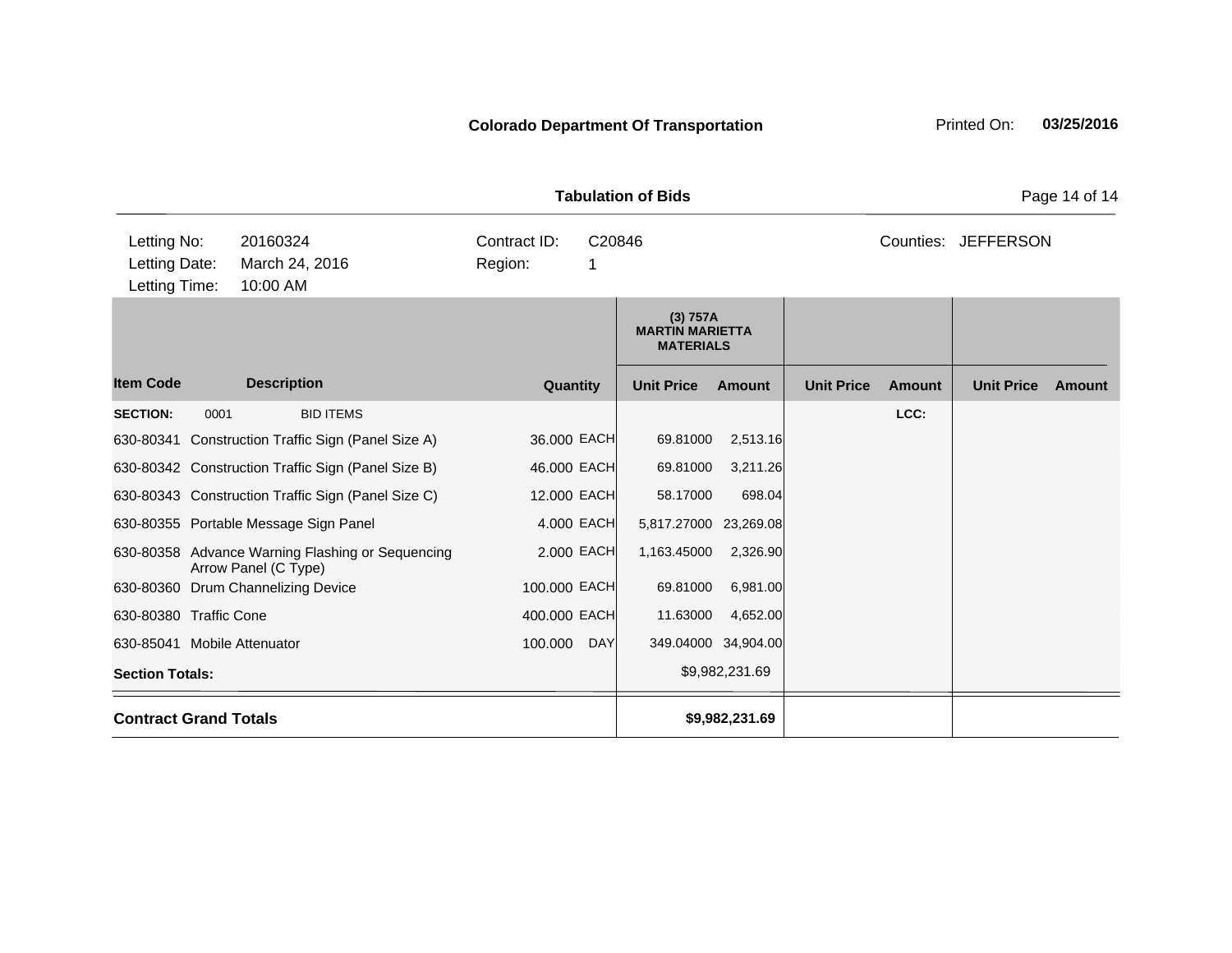#### **Colorado Department Of Transportation** Printed On: 03/25/2016 **Low Bid Item Analysis Page 1 of 12** 20160324 Contract ID: 10:00 AM Region: 1 Letting No: 20160324 Contract ID: C20846 Contract ID: C10846 Counties: JEFFERSON 115 WORKING DAYS Letting Time: Contract Time:March 24, 2016 Project(s): STU4701-129 Letting Date: C20846

### Contract Description:

| Line            | Item/<br>Description                      | Quantity                                                 | Estimated<br>Price | <b>Bid Price/</b><br><b>Units</b> | <b>Estimated</b><br>Amount | <b>Bid Amount</b> | <b>Bid Est</b><br>$\frac{0}{0}$ | Overrun $(+)$<br>Underrun (-) |
|-----------------|-------------------------------------------|----------------------------------------------------------|--------------------|-----------------------------------|----------------------------|-------------------|---------------------------------|-------------------------------|
| <b>SECTION:</b> | 0001                                      | <b>BID ITEMS</b>                                         |                    |                                   |                            |                   |                                 |                               |
| 0005            | 202-00090<br><b>Removal of Delineator</b> | 650.000                                                  | 6.00000            | 5.39000<br><b>EACH</b>            | 3,900.00                   | 3,503.50          | 89.83%                          | $-396.50$                     |
| 0010            | 202-00220<br>Removal of Asphalt Mat       | 500,000                                                  | 6.00000            | 14.97000<br><b>SY</b>             | 3,000.00                   | 7,485.00          | 249.50%                         | 4,485.00                      |
| 0015            | 202-00240                                 | 452,103.00<br>Removal of Asphalt Mat (Planing)           | 2.50000            | 1.87000<br><b>SY</b>              | 1,130,257.50               | 845,432.61        | 74.80%                          | -284,824.89                   |
| 0020            | 202-00495                                 | 1.000<br><b>Removal of Portions of Present Structure</b> | 20,000.00000       | 20,380.00000<br>L S               | 20,000.00                  | 20,380.00         | 101.90%                         | 380.00                        |
| 0025            | 202-00504<br>Removal of Expansion Device  | 300.000                                                  | 175.00000          | 211.31000<br>LF                   | 52,500.00                  | 63,393.00         | 120.75%                         | 10,893.00                     |
| 0030            | 202-00810<br>Removal of Ground Sign       | 19.000                                                   | 100.00000          | 37.73000<br><b>EACH</b>           | 1,900.00                   | 716.87            | 37.73%                          | $-1,183.13$                   |
| 0035            | 202-00821<br>Removal of Sign Panel        | 3.000                                                    | 75.00000           | 26.95000<br><b>EACH</b>           | 225.00                     | 80.85             | 35.93%                          | $-144.15$                     |
| 0040            | 202-01000<br><b>Removal of Fence</b>      | 2,880.000                                                | 4.00000            | 1.06000<br>LF                     | 11,520.00                  | 3,052.80          | 26.50%                          | $-8,467.20$                   |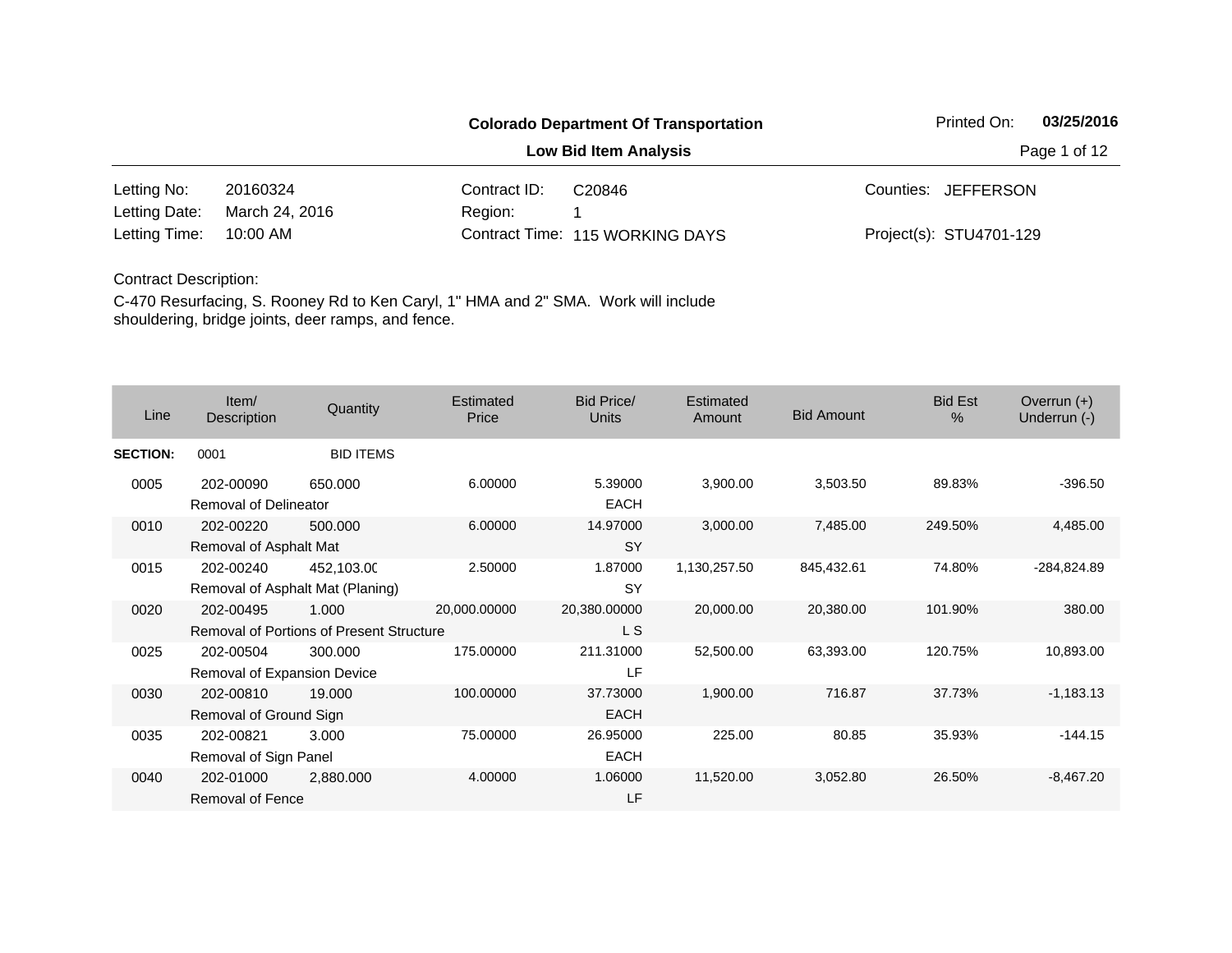|               |                |              | <b>Colorado Department Of Transportation</b> | Printed On:             | 03/25/2016   |
|---------------|----------------|--------------|----------------------------------------------|-------------------------|--------------|
|               |                |              | <b>Low Bid Item Analysis</b>                 |                         | Page 2 of 12 |
| Letting No:   | 20160324       | Contract ID: | C <sub>20846</sub>                           | Counties: JEFFERSON     |              |
| Letting Date: | March 24, 2016 | Region:      |                                              |                         |              |
| Letting Time: | 10:00 AM       |              | Contract Time: 115 WORKING DAYS              | Project(s): STU4701-129 |              |

| Line            | Item/<br>Description                      | Quantity         | Estimated<br>Price | <b>Bid Price/</b><br><b>Units</b> | Estimated<br>Amount | <b>Bid Amount</b> | <b>Bid Est</b><br>$\frac{0}{0}$ | Overrun $(+)$<br>Underrun (-) |
|-----------------|-------------------------------------------|------------------|--------------------|-----------------------------------|---------------------|-------------------|---------------------------------|-------------------------------|
| <b>SECTION:</b> | 0001                                      | <b>BID ITEMS</b> |                    |                                   |                     |                   |                                 |                               |
| 0045            | 202-01170<br>Removal of Guardrail Type 7  | 32.000           | 15.00000           | 29.11000<br>LF                    | 480.00              | 931.52            | 194.07%                         | 451.52                        |
| 0050            | 203-01500<br><b>Blading</b>               | 10.000           | 175.00000          | 147.91000<br><b>HOUR</b>          | 1,750.00            | 1,479.10          | 84.52%                          | $-270.90$                     |
| 0055            | 203-01594<br><b>Combination Loader</b>    | 10.000           | 150.00000          | 120.95000<br><b>HOUR</b>          | 1,500.00            | 1,209.50          | 80.63%                          | $-290.50$                     |
| 0060            | 203-01597<br>Potholing                    | 15.000           | 200.00000          | 377.34000<br><b>HOUR</b>          | 3,000.00            | 5,660.10          | 188.67%                         | 2,660.10                      |
| 0065            | 207-00205<br>Topsoil                      | 10.000           | 25.00000           | 107.81000<br>CY                   | 250.00              | 1,078.10          | 431.24%                         | 828.10                        |
| 0070            | 208-00002<br>Erosion Log Type 1 (12 Inch) | 900.000          | 5.00000            | 6.47000<br>LF                     | 4,500.00            | 5,823.00          | 129.40%                         | 1,323.00                      |
| 0075            | 208-00035<br>Aggregate Bag                | 744.000          | 8.00000            | 11.10000<br>LF                    | 5,952.00            | 8,258.40          | 138.75%                         | 2,306.40                      |
| 0080            | 208-00045<br>Concrete Washout Structure   | 2.000            | 1,500.00000        | 2,156.23000<br><b>EACH</b>        | 3,000.00            | 4,312.46          | 143.75%                         | 1,312.46                      |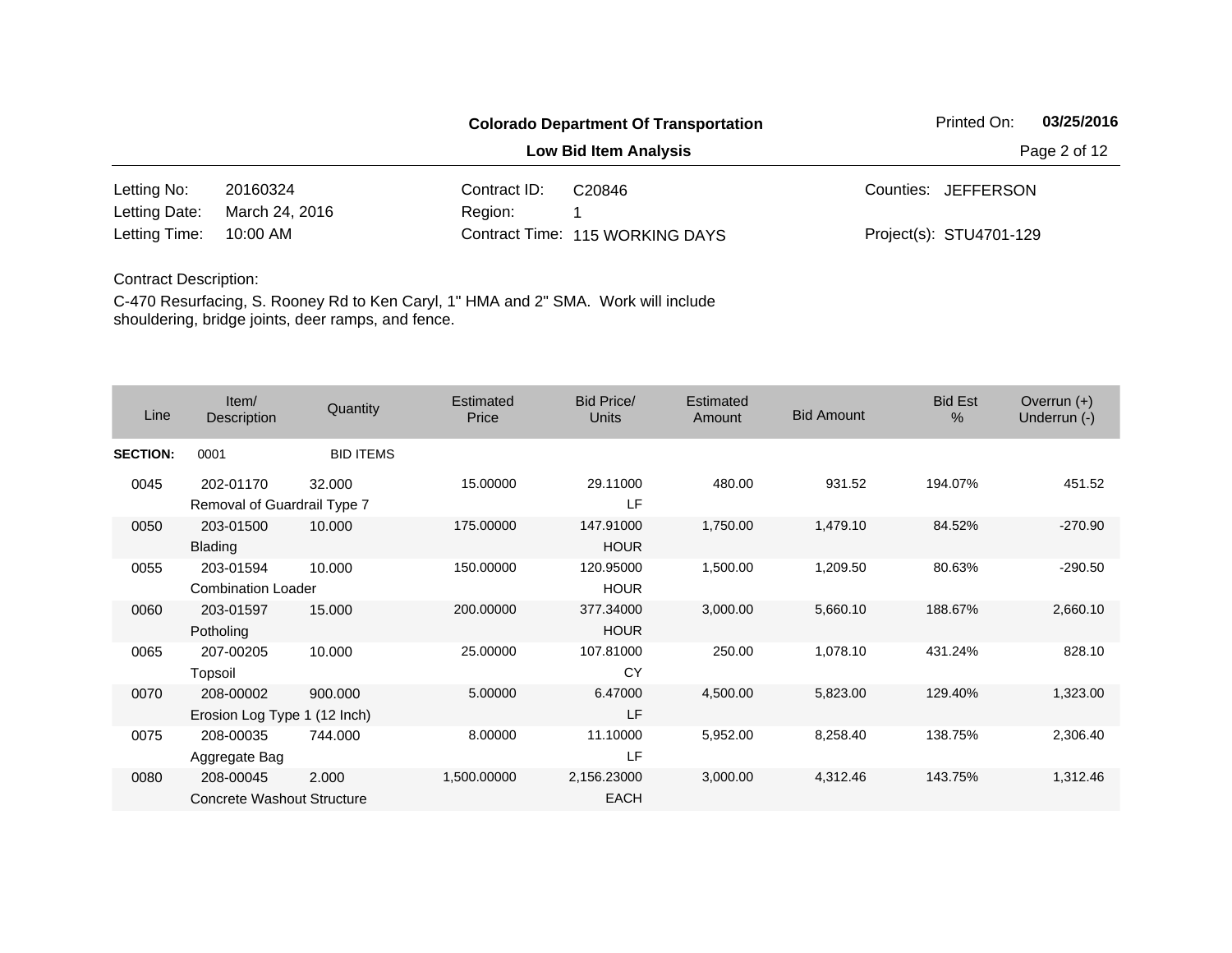#### **Colorado Department Of Transportation** Printed On: 03/25/2016 **Low Bid Item Analysis Page 3 of 12** 20160324 Contract ID: 10:00 AM Region: 1 Letting No: 20160324 Contract ID: C20846 Contract ID: C10846 Counties: JEFFERSON 115 WORKING DAYS Letting Time: Contract Time:March 24, 2016 Project(s): STU4701-129 Letting Date: C20846

#### Contract Description:

| Line            | Item/<br>Description                           | Quantity                                               | Estimated<br>Price | <b>Bid Price/</b><br>Units | Estimated<br>Amount | <b>Bid Amount</b> | <b>Bid Est</b><br>% | Overrun $(+)$<br>Underrun (-) |
|-----------------|------------------------------------------------|--------------------------------------------------------|--------------------|----------------------------|---------------------|-------------------|---------------------|-------------------------------|
| <b>SECTION:</b> | 0001                                           | <b>BID ITEMS</b>                                       |                    |                            |                     |                   |                     |                               |
| 0085            | 208-00052                                      | 10.000<br>Storm Drain Inlet Protection (Type II)       | 25.00000           | 62.37000<br>LF             | 250.00              | 623.70            | 249.48%             | 373.70                        |
| 0090            | 208-00103                                      | 80.000<br>Removal and Disposal of Sediment (Labor)     | 45.00000           | 113.20000<br><b>HOUR</b>   | 3,600.00            | 9,056.00          | 251.56%             | 5,456.00                      |
| 0095            | 208-00105                                      | 40.000<br>Removal and Disposal of Sediment (Equipment) | 75.00000           | 237.19000<br><b>HOUR</b>   | 3,000.00            | 9,487.60          | 316.25%             | 6,487.60                      |
| 0100            | 208-00106<br>Sweeping (Sediment Removal)       | 40,000                                                 | 135.00000          | 188.67000<br><b>HOUR</b>   | 5,400.00            | 7,546.80          | 139.76%             | 2,146.80                      |
| 0105            | 208-00205<br><b>Erosion Control Supervisor</b> | 210.000                                                | 75.00000           | 231.79000<br><b>HOUR</b>   | 15,750.00           | 48,675.90         | 309.05%             | 32,925.90                     |
| 0110            | 212-00006<br>Seeding (Native)                  | 1.000                                                  | 1,750.00000        | 1,865.14000<br><b>ACRE</b> | 1,750.00            | 1,865.14          | 106.58%             | 115.14                        |
| 0115            | 212-00032<br>Soil Conditioning                 | 1.000                                                  | 3,500.00000        | 5,994.32000<br><b>ACRE</b> | 3,500.00            | 5,994.32          | 171.27%             | 2,494.32                      |
| 0120            | 213-00003<br>Mulching (Weed Free)              | 1.000                                                  | 900.00000          | 3,757.23000<br>ACRE        | 900.00              | 3,757.23          | 417.47%             | 2,857.23                      |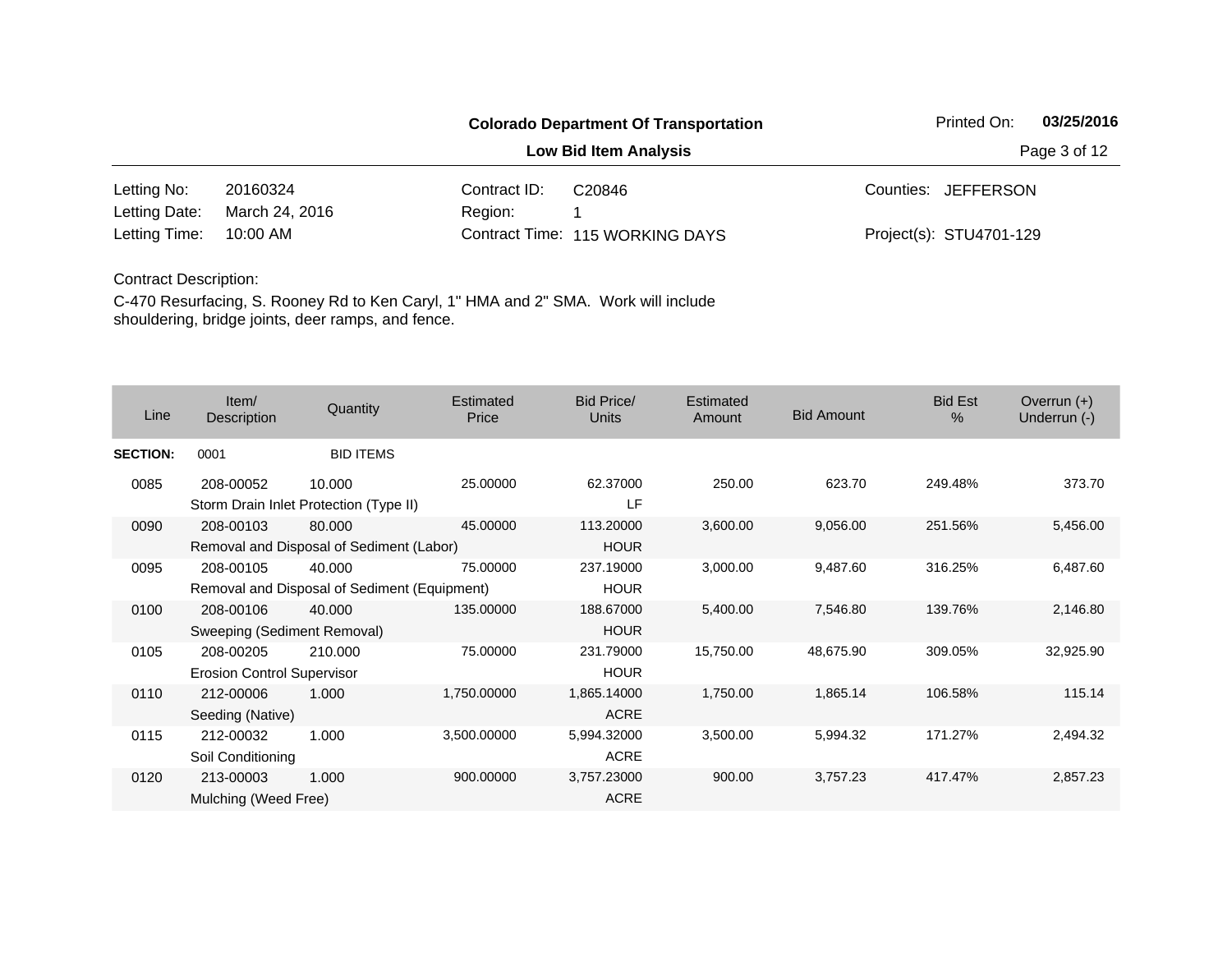|               |                |              | <b>Colorado Department Of Transportation</b> |  | Printed On:             | 03/25/2016 |
|---------------|----------------|--------------|----------------------------------------------|--|-------------------------|------------|
|               |                |              | <b>Low Bid Item Analysis</b>                 |  | Page 4 of 12            |            |
| Letting No:   | 20160324       | Contract ID: | C <sub>20846</sub>                           |  | Counties: JEFFERSON     |            |
| Letting Date: | March 24, 2016 | Region:      |                                              |  |                         |            |
| Letting Time: | 10:00 AM       |              | Contract Time: 115 WORKING DAYS              |  | Project(s): STU4701-129 |            |

| Line            | Item/<br>Description                         | Quantity                                               | <b>Estimated</b><br>Price | Bid Price/<br>Units      | Estimated<br>Amount | <b>Bid Amount</b> | <b>Bid Est</b><br>$\frac{0}{0}$ | Overrun $(+)$<br>Underrun (-) |
|-----------------|----------------------------------------------|--------------------------------------------------------|---------------------------|--------------------------|---------------------|-------------------|---------------------------------|-------------------------------|
| <b>SECTION:</b> | 0001                                         | <b>BID ITEMS</b>                                       |                           |                          |                     |                   |                                 |                               |
| 0125            | 213-00061<br><b>Mulch Tackifier</b>          | 100.000                                                | 6.00000                   | 18.54000<br>LB           | 600.00              | 1,854.00          | 309.00%                         | 1,254.00                      |
| 0130            | 214-00000<br>Landscape Maintenance           | 1.000                                                  | 10,000.00000              | 5,390.00000<br>L S       | 10,000.00           | 5,390.00          | 53.90%                          | $-4,610.00$                   |
| 0135            | 240-00000<br>Wildlife Biologist              | 40.000                                                 | 95.00000                  | 91.64000<br><b>HOUR</b>  | 3,800.00            | 3,665.60          | 96.46%                          | $-134.40$                     |
| 0140            | 240-00010<br><b>Removal of Nests</b>         | 40.000                                                 | 65.00000                  | 301.87000<br><b>HOUR</b> | 2,600.00            | 12,074.80         | 464.42%                         | 9,474.80                      |
| 0145            | 304-06008                                    | 1,728.000<br>Aggregate Base Course (Class 6) (Special) | 55.00000                  | 58.90000<br>CY           | 95,040.00           | 101,779.20        | 107.09%                         | 6,739.20                      |
| 0150            | 403-00720                                    | 40.000<br>Hot Mix Asphalt (Patching) (Asphalt)         | 175.00000                 | 163.77000<br><b>TON</b>  | 7,000.00            | 6,550.80          | 93.58%                          | $-449.20$                     |
| 0155            | 403-00800<br><b>Emergency Pothole Repair</b> | 10.000                                                 | 450.00000                 | 527.76000<br><b>TON</b>  | 4,500.00            | 5,277.60          | 117.28%                         | 777.60                        |
| 0160            | 403-09221                                    | 44,772.000<br>Stone Matrix Asphalt (Fibers) (Asphalt)  | 90.00000                  | 79.75000<br><b>TON</b>   | 4,029,480.00        | 3,570,567.00      | 88.61%                          | -458,913.00                   |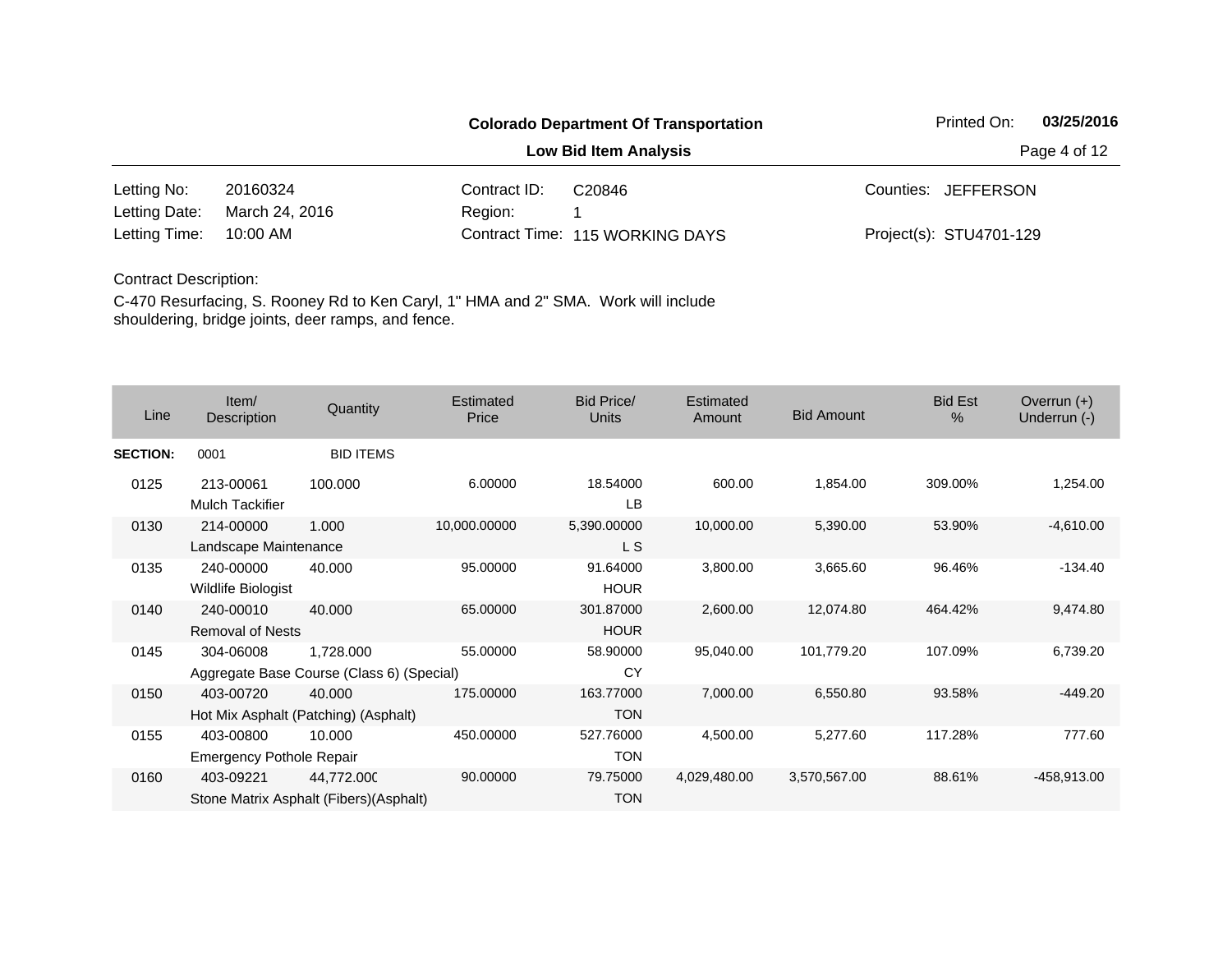|               |                |              | <b>Colorado Department Of Transportation</b> | Printed On:             | 03/25/2016   |
|---------------|----------------|--------------|----------------------------------------------|-------------------------|--------------|
|               |                |              | <b>Low Bid Item Analysis</b>                 |                         | Page 5 of 12 |
| Letting No:   | 20160324       | Contract ID: | C <sub>20846</sub>                           | Counties: JEFFERSON     |              |
| Letting Date: | March 24, 2016 | Region:      |                                              |                         |              |
| Letting Time: | 10:00 AM       |              | Contract Time: 115 WORKING DAYS              | Project(s): STU4701-129 |              |

| Line            | Item/<br>Description                             | Quantity                                                    | Estimated<br>Price | Bid Price/<br><b>Units</b> | Estimated<br>Amount | <b>Bid Amount</b> | <b>Bid Est</b><br>% | Overrun $(+)$<br>Underrun (-) |
|-----------------|--------------------------------------------------|-------------------------------------------------------------|--------------------|----------------------------|---------------------|-------------------|---------------------|-------------------------------|
| <b>SECTION:</b> | 0001                                             | <b>BID ITEMS</b>                                            |                    |                            |                     |                   |                     |                               |
| 0165            | 403-34841                                        | 20,931.000<br>Hot Mix Asphalt (Grading SX) (100) (PG 64-22) | 75.00000           | 62.66000<br><b>TON</b>     | 1,569,825.00        | 1,311,536.46      | 83.55%              | $-258,288.54$                 |
| 0170            | 403-34871                                        | 5,560.000<br>Hot Mix Asphalt (Grading SX) (100) (PG 76-28)  | 76.00000           | 69.38000<br><b>TON</b>     | 422,560.00          | 385,752.80        | 91.29%              | $-36,807.20$                  |
| 0175            | 411-10255                                        | 41,633.000<br>Emulsified Asphalt (Slow-Setting)             | 3.50000            | 4.64000<br>GAL             | 145,715.50          | 193,177.12        | 132.57%             | 47,461.62                     |
| 0180            | 518-01001                                        | 218,000<br>Bridge Expansion Joint (Asphaltic Plug)          | 200.00000          | 291.09000<br>LF            | 43,600.00           | 63,457.62         | 145.55%             | 19,857.62                     |
| 0185            | 518-01004                                        | 300.000<br>Bridge Expansion Device (0-4 Inch)               | 275.00000          | 385.97000<br>LF            | 82,500.00           | 115,791.00        | 140.35%             | 33,291.00                     |
| 0190            | 518-01250<br><b>Bridge Expansion Cover Plate</b> | 8.000                                                       | 100.00000          | 1,215.04000<br>LF          | 800.00              | 9,720.32          | 1215.04%            | 8,920.32                      |
| 0195            | 518-03000<br>Sawing and Sealing Bridge Joint     | 732.000                                                     | 45.00000           | 20.48000<br>LF             | 32,940.00           | 14,991.36         | 45.51%              | $-17,948.64$                  |
| 0200            | 601-03041                                        | 37.000<br>Concrete Class D (Bridge) (Special)               | 3,000.00000        | 2,183.18000<br><b>CY</b>   | 111,000.00          | 80,777.66         | 72.77%              | $-30,222.34$                  |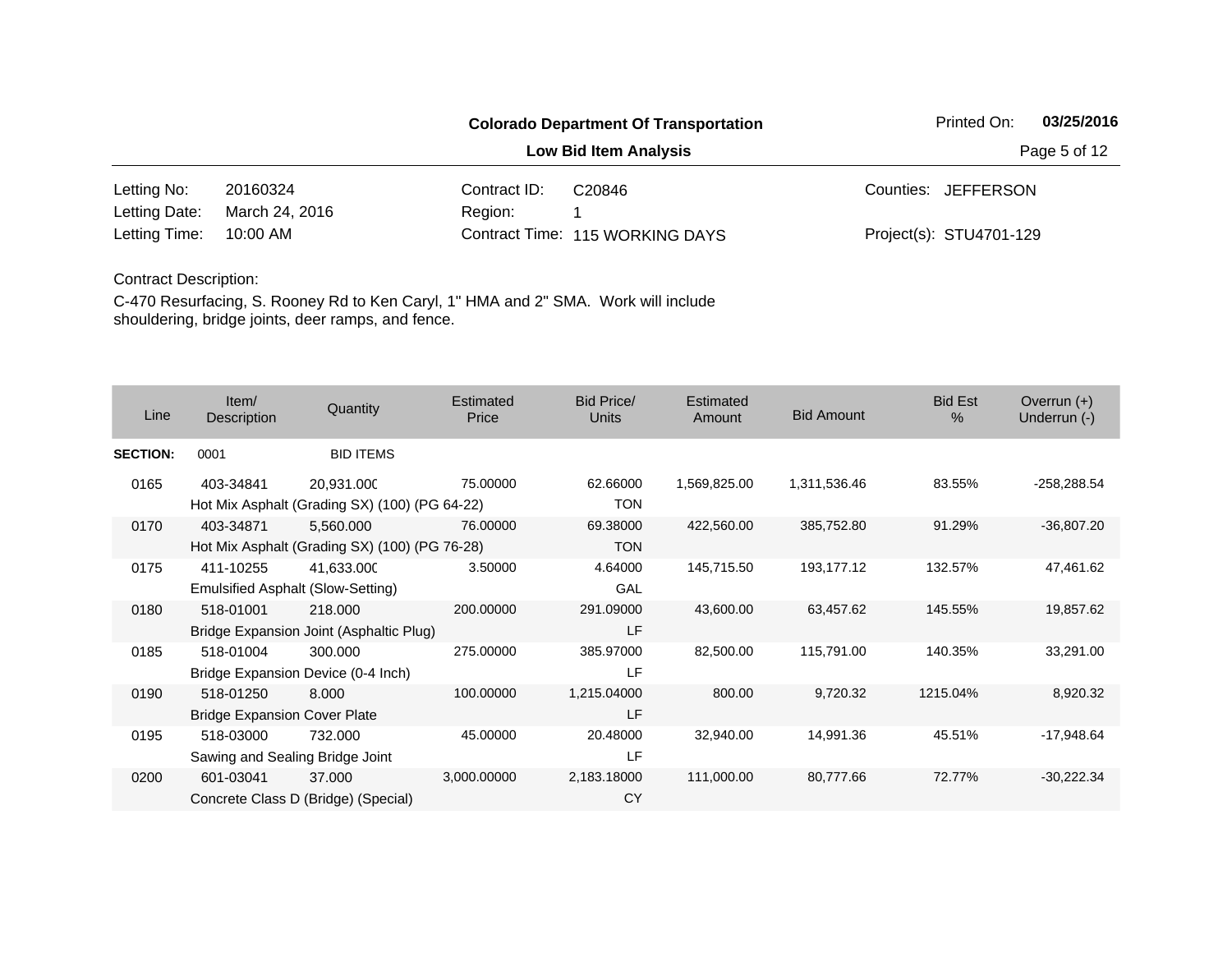|               |                |              | <b>Colorado Department Of Transportation</b> | Printed On:             | 03/25/2016   |
|---------------|----------------|--------------|----------------------------------------------|-------------------------|--------------|
|               |                |              | Low Bid Item Analysis                        |                         | Page 6 of 12 |
| Letting No:   | 20160324       | Contract ID: | C <sub>20846</sub>                           | Counties: JEFFERSON     |              |
| Letting Date: | March 24, 2016 | Region:      |                                              |                         |              |
| Letting Time: | 10:00 AM       |              | Contract Time: 115 WORKING DAYS              | Project(s): STU4701-129 |              |

| Line            | Item $/$<br>Description                  | Quantity                                        | <b>Estimated</b><br>Price | <b>Bid Price/</b><br><b>Units</b> | Estimated<br>Amount | <b>Bid Amount</b> | <b>Bid Est</b><br>$\frac{0}{0}$ | Overrun $(+)$<br>Underrun (-) |
|-----------------|------------------------------------------|-------------------------------------------------|---------------------------|-----------------------------------|---------------------|-------------------|---------------------------------|-------------------------------|
| <b>SECTION:</b> | 0001                                     | <b>BID ITEMS</b>                                |                           |                                   |                     |                   |                                 |                               |
| 0205            | 601-06150<br>Concrete (Patching)         | 37,000                                          | 150.00000                 | 341.76000<br><b>SF</b>            | 5,550.00            | 12,645.12         | 227.84%                         | 7,095.12                      |
| 0210            | 602-00020                                | 2,253.000<br>Reinforcing Steel (Epoxy Coated)   | 1.00000                   | 3.23000<br>LB                     | 2,253.00            | 7,277.19          | 323.00%                         | 5,024.19                      |
| 0215            | 606-00716                                | 29,000<br>Guardrail Type 7 (Style CA) (Special) | 250.00000                 | 364.40000<br>LF                   | 7,250.00            | 10,567.60         | 145.76%                         | 3,317.60                      |
| 0220            | 606-00720<br>Guardrail Type 7 (Style CC) | 3.000                                           | 90.00000                  | 436.64000<br>LF                   | 270.00              | 1,309.92          | 485.16%                         | 1,039.92                      |
| 0225            | 607-00005<br><b>End Post</b>             | 35.000                                          | 400.00000                 | 334.22000<br>EACH                 | 14,000.00           | 11,697.70         | 83.56%                          | $-2,302.30$                   |
| 0230            | 607-00010<br>Corner and Line Brace Post  | 18,000                                          | 500.00000                 | 388.12000<br><b>EACH</b>          | 9,000.00            | 6,986.16          | 77.62%                          | $-2,013.84$                   |
| 0235            | 607-11350<br>Fence Deer                  | 7,863.000                                       | 17.00000                  | 10.24000<br>LF                    | 133,671.00          | 80,517.12         | 60.24%                          | $-53,153.88$                  |
| 0240            | 607-60002<br>Game Ramp                   | 15.000                                          | 7,500.00000               | 8,085.86000<br><b>EACH</b>        | 112,500.00          | 121,287.90        | 107.81%                         | 8,787.90                      |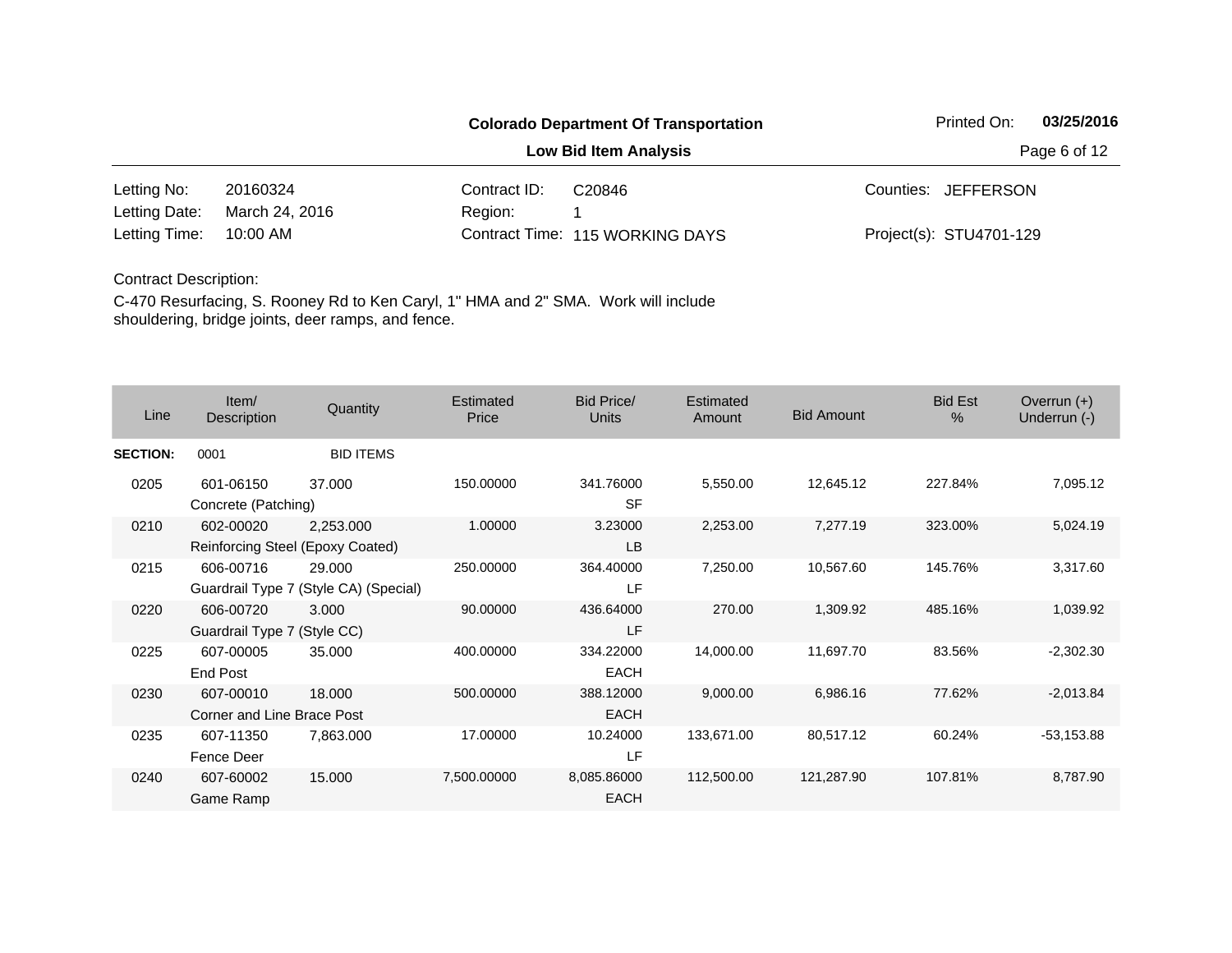#### **Colorado Department Of Transportation** Printed On: 03/25/2016 **Low Bid Item Analysis Page 7 of 12** 20160324 Contract ID: 10:00 AM Region: 1 Letting No: 20160324 Contract ID: C20846 Contract ID: C10846 Counties: JEFFERSON 115 WORKING DAYS Letting Time: Contract Time:March 24, 2016 Project(s): STU4701-129 Letting Date: C20846

### Contract Description:

| Line            | Item/<br>Description                             | Quantity         | Estimated<br>Price | <b>Bid Price/</b><br><b>Units</b> | Estimated<br>Amount | <b>Bid Amount</b> | <b>Bid Est</b><br>$\frac{0}{0}$ | Overrun $(+)$<br>Underrun (-) |
|-----------------|--------------------------------------------------|------------------|--------------------|-----------------------------------|---------------------|-------------------|---------------------------------|-------------------------------|
| <b>SECTION:</b> | 0001                                             | <b>BID ITEMS</b> |                    |                                   |                     |                   |                                 |                               |
| 0245            | 612-00001<br>Delineator (Type I)                 | 300,000          | 45.00000           | 24.80000<br><b>EACH</b>           | 13,500.00           | 7,440.00          | 55.11%                          | $-6,060.00$                   |
| 0250            | 612-00002<br>Delineator (Type II)                | 150.000          | 42.00000           | 25.87000<br><b>EACH</b>           | 6,300.00            | 3,880.50          | 61.60%                          | $-2,419.50$                   |
| 0255            | 612-00003<br>Delineator (Type III)               | 200,000          | 40.00000           | 26.95000<br><b>EACH</b>           | 8,000.00            | 5,390.00          | 67.38%                          | $-2,610.00$                   |
| 0260            | 613-00206<br>2 Inch Electrical Conduit (Bored)   | 360.000          | 17.00000           | 52.83000<br>LF                    | 6,120.00            | 19,018.80         | 310.76%                         | 12,898.80                     |
| 0265            | 613-01200<br>2 Inch Electrical Conduit (Plastic) | 60.000           | 12.00000           | 39.89000<br>LF                    | 720.00              | 2,393.40          | 332.42%                         | 1,673.40                      |
| 0270            | 613-07000<br>Pull Box (Special)                  | 1.000            | 600.00000          | 1,417.72000<br><b>EACH</b>        | 600.00              | 1,417.72          | 236.29%                         | 817.72                        |
| 0275            | 613-07001<br>Type One Pull Box                   | 2.000            | 700.00000          | 1,266.79000<br><b>EACH</b>        | 1,400.00            | 2,533.58          | 180.97%                         | 1,133.58                      |
| 0280            | 613-10000<br>Wiring                              | 1.000            | 15,000.00000       | 9,433.51000<br>L S                | 15,000.00           | 9,433.51          | 62.89%                          | $-5,566.49$                   |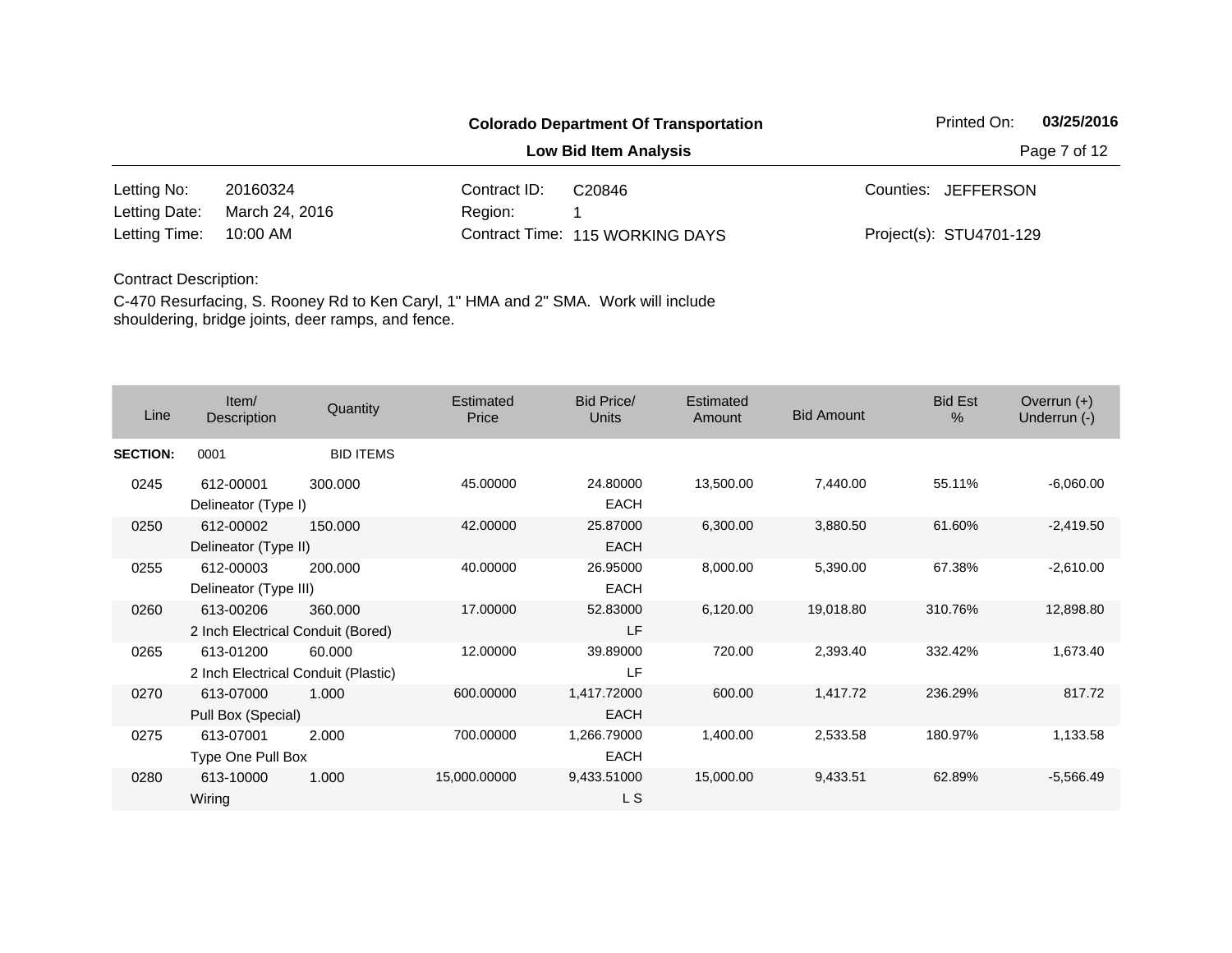|               |                |              | <b>Colorado Department Of Transportation</b> | Printed On:             | 03/25/2016 |
|---------------|----------------|--------------|----------------------------------------------|-------------------------|------------|
|               |                | Page 8 of 12 |                                              |                         |            |
| Letting No:   | 20160324       | Contract ID: | C <sub>20846</sub>                           | Counties: JEFFERSON     |            |
| Letting Date: | March 24, 2016 | Region:      |                                              |                         |            |
| Letting Time: | 10:00 AM       |              | Contract Time: 115 WORKING DAYS              | Project(s): STU4701-129 |            |

| Line            | Item/<br>Description                          | Quantity                                                 | Estimated<br>Price | Bid Price/<br>Units        | Estimated<br>Amount | <b>Bid Amount</b> | <b>Bid Est</b><br>% | Overrun $(+)$<br>Underrun (-) |
|-----------------|-----------------------------------------------|----------------------------------------------------------|--------------------|----------------------------|---------------------|-------------------|---------------------|-------------------------------|
| <b>SECTION:</b> | 0001                                          | <b>BID ITEMS</b>                                         |                    |                            |                     |                   |                     |                               |
| 0285            | 613-32350<br>Light Standard Steel (35 Foot)   | 1.000                                                    | 3,000.00000        | 5,045.58000<br>EACH        | 3,000.00            | 5,045.58          | 168.19%             | 2,045.58                      |
| 0290            | 613-40010<br><b>Light Standard Foundation</b> | 1.000                                                    | 1,750.00000        | 2,409.59000<br><b>EACH</b> | 1,750.00            | 2,409.59          | 137.69%             | 659.59                        |
| 0295            | 614-00011<br>Sign Panel (Class I)             | 81.000                                                   | 27.00000           | 16.17000<br><b>SF</b>      | 2,187.00            | 1,309.77          | 59.89%              | $-877.23$                     |
| 0300            | 614-00012<br>Sign Panel (Class II)            | 260,000                                                  | 25.00000           | 23.72000<br><b>SF</b>      | 6,500.00            | 6,167.20          | 94.88%              | $-332.80$                     |
| 0305            | 614-00013<br>Sign Panel (Class III)           | 68,000                                                   | 25.00000           | 32.34000<br><b>SF</b>      | 1,700.00            | 2,199.12          | 129.36%             | 499.12                        |
| 0310            | 614-01583<br>(Post & Slipbase)                | 25,000<br>Steel Sign Support (2-1/2 In Round Sch 80)     | 400.00000          | 431.25000<br><b>EACH</b>   | 10,000.00           | 10,781.25         | 107.81%             | 781.25                        |
| 0315            | 614-72875<br>Loop Detector Wire               | 728.000                                                  | 4.00000            | 4.85000<br>LF              | 2,912.00            | 3,530.80          | 121.25%             | 618.80                        |
| 0320            | 614-72878<br>Type) (4 Channel)                | 2.000<br>Traffic Signal Vehicle Detector Amplifier (Loop | 1,600.00000        | 1,094.29000<br><b>EACH</b> | 3,200.00            | 2,188.58          | 68.39%              | $-1,011.42$                   |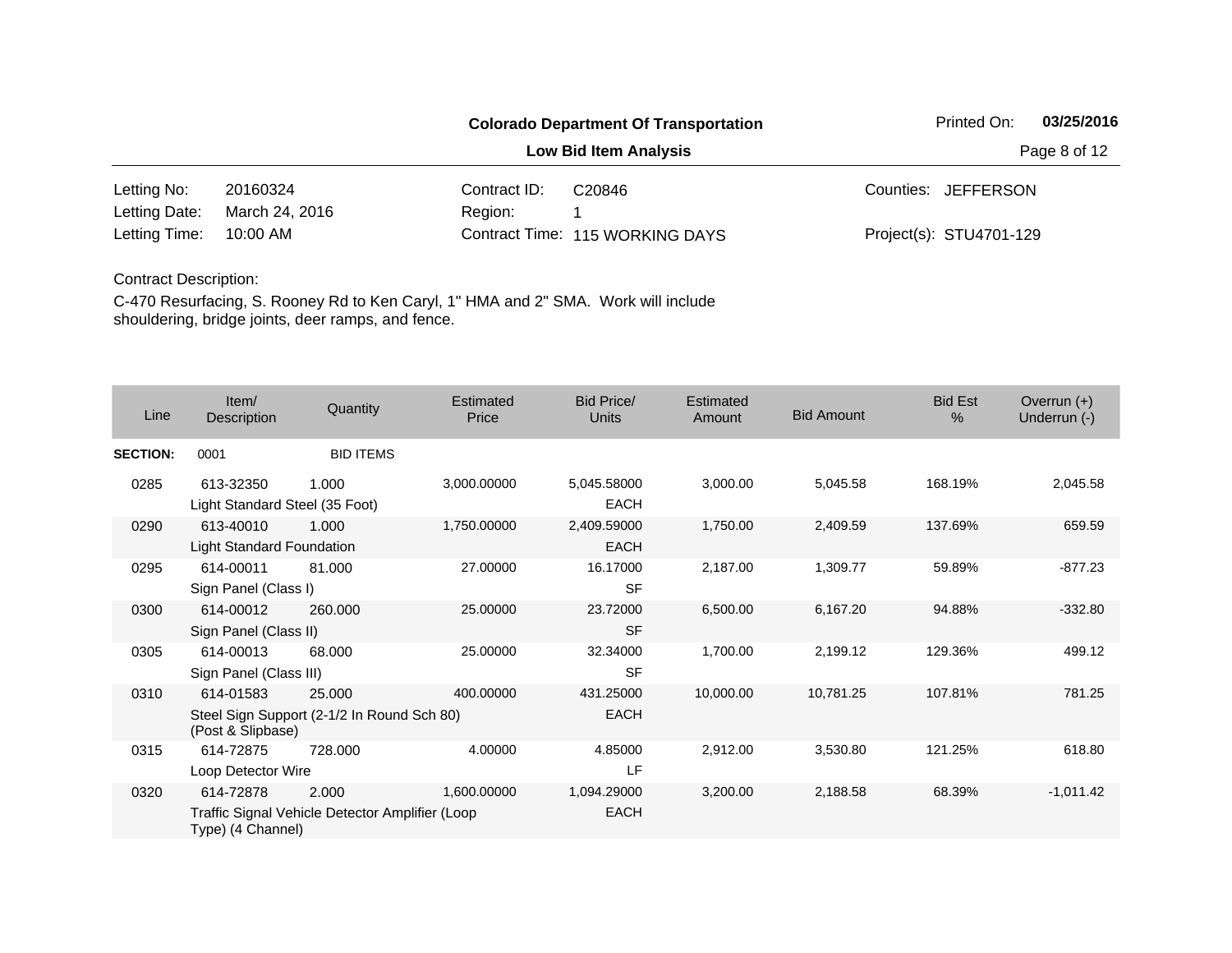|               |                |              | <b>Colorado Department Of Transportation</b> | Printed On:             | 03/25/2016 |
|---------------|----------------|--------------|----------------------------------------------|-------------------------|------------|
|               |                | Page 9 of 12 |                                              |                         |            |
| Letting No:   | 20160324       | Contract ID: | C <sub>20846</sub>                           | Counties: JEFFERSON     |            |
| Letting Date: | March 24, 2016 | Region:      |                                              |                         |            |
| Letting Time: | 10:00 AM       |              | Contract Time: 115 WORKING DAYS              | Project(s): STU4701-129 |            |

| Line            | Item/<br>Description                       | Quantity                                       | Estimated<br>Price | Bid Price/<br>Units         | <b>Estimated</b><br>Amount | <b>Bid Amount</b> | <b>Bid Est</b><br>$\frac{0}{0}$ | Overrun $(+)$<br>Underrun (-) |
|-----------------|--------------------------------------------|------------------------------------------------|--------------------|-----------------------------|----------------------------|-------------------|---------------------------------|-------------------------------|
| <b>SECTION:</b> | 0001                                       | <b>BID ITEMS</b>                               |                    |                             |                            |                   |                                 |                               |
| 0325            | 614-72887                                  | 1.000<br>Microwave Vehicle Radar Detector      | 11,000.00000       | 12,613.95000<br><b>EACH</b> | 11,000.00                  | 12,613.95         | 114.67%                         | 1,613.95                      |
| 0330            | 620-00005<br>Field Office (Special)        | 1.000                                          | 37,000.00000       | 30,726.28000<br><b>EACH</b> | 37,000.00                  | 30,726.28         | 83.04%                          | $-6,273.72$                   |
| 0335            | 620-00012<br>Field Laboratory (Class 2)    | 1.000                                          | 32,000.00000       | 28,570.05000<br><b>EACH</b> | 32,000.00                  | 28,570.05         | 89.28%                          | $-3,429.95$                   |
| 0340            | 620-00020<br><b>Sanitary Facility</b>      | 2.000                                          | 4,000.00000        | 1,347.64000<br><b>EACH</b>  | 8,000.00                   | 2,695.28          | 33.69%                          | $-5,304.72$                   |
| 0345            | 625-00000<br><b>Construction Surveying</b> | 1.000                                          | 35,000.00000       | 24,257.59000<br>L S         | 35,000.00                  | 24,257.59         | 69.31%                          | $-10,742.41$                  |
| 0350            | 626-00000<br>Mobilization                  | 1.000                                          | 675,000.00000      | 183,250.00000<br>L S        | 675,000.00                 | 183,250.00        | 27.15%                          | -491,750.00                   |
| 0355            | 626-01104                                  | 1.000<br>Public Information Services (Tier IV) | 30,000.00000       | 11,000.00000<br>L S         | 30,000.00                  | 11,000.00         | 36.67%                          | $-19,000.00$                  |
| 0360            | 627-00008                                  | 518.000<br>Modified Epoxy Pavement Marking     | 175.00000          | 106.19000<br>GAL            | 90,650.00                  | 55,006.42         | 60.68%                          | $-35,643.58$                  |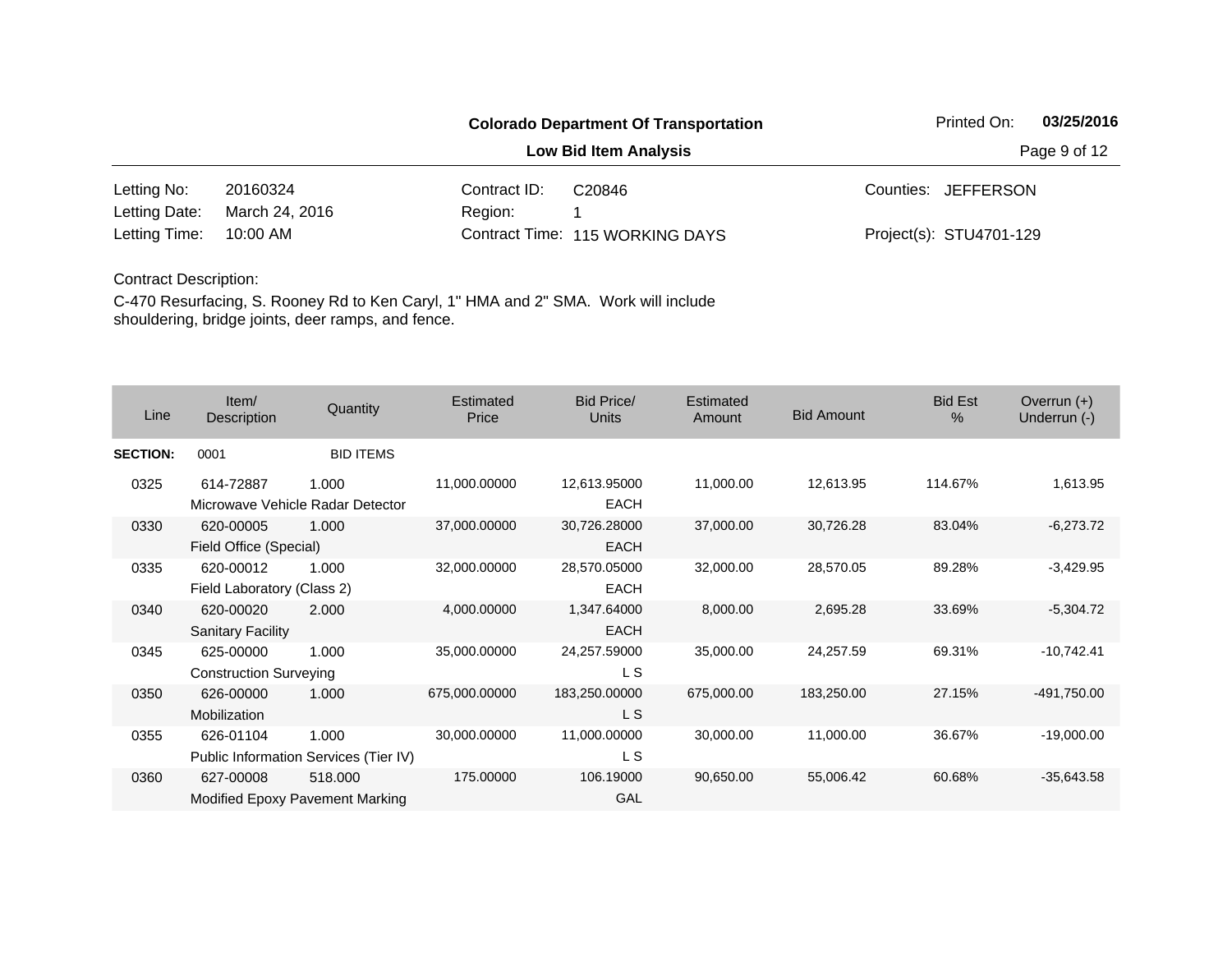#### **Colorado Department Of Transportation** Printed On: 03/25/2016 **Low Bid Item Analysis Page 10 of 12** 20160324 Contract ID: 10:00 AM Region: 1 Letting No: 20160324 Contract ID: C20846 Contract ID: C10846 Counties: JEFFERSON 115 WORKING DAYS Letting Time: Contract Time:March 24, 2016 Project(s): STU4701-129 Letting Date: C20846

#### Contract Description:

| Line            | Item/<br>Description                   | Quantity                                               | Estimated<br>Price | Bid Price/<br><b>Units</b> | Estimated<br>Amount | <b>Bid Amount</b> | <b>Bid Est</b><br>$\%$ | Overrun $(+)$<br>Underrun (-) |
|-----------------|----------------------------------------|--------------------------------------------------------|--------------------|----------------------------|---------------------|-------------------|------------------------|-------------------------------|
| <b>SECTION:</b> | 0001                                   | <b>BID ITEMS</b>                                       |                    |                            |                     |                   |                        |                               |
| 0365            | 627-00011                              | 1,384.000<br>Pavement Marking Paint (Waterborne)       | 32.00000           | 46.09000<br>GAL            | 44,288.00           | 63,788.56         | 144.03%                | 19,500.56                     |
| 0370            | 627-01010<br>I)(Inlaid)                | 19,751.000<br>Preformed Plastic Pavement Marking (Type | 18.00000           | 12.02000<br><b>SF</b>      | 355,518.00          | 237,407.02        | 66.78%                 | $-118,110.98$                 |
| 0375            | 627-30405<br>(Word-Symbol)             | 123,000<br>Preformed Thermoplastic Pavement Marking    | 18.00000           | 21.56000<br><b>SF</b>      | 2,214.00            | 2,651.88          | 119.78%                | 437.88                        |
| 0380            | 627-30410<br>(Xwalk-Stop Line)         | 130.000<br>Preformed Thermoplastic Pavement Marking    | 12.00000           | 12.94000<br><b>SF</b>      | 1,560.00            | 1,682.20          | 107.83%                | 122.20                        |
| 0385            | 630-00000<br>Flagging                  | 2,500.000                                              | 25.00000           | 26.95000<br><b>HOUR</b>    | 62,500.00           | 67,375.00         | 107.80%                | 4,875.00                      |
| 0390            | 630-00003<br>Uniformed Traffic Control | 900,000                                                | 75.00000           | 75.47000<br><b>HOUR</b>    | 67,500.00           | 67,923.00         | 100.63%                | 423.00                        |
| 0395            | 630-00006                              | 900.000<br>Uniformed Traffic Control (Vehicle)         | 20.00000           | 12.94000<br><b>HOUR</b>    | 18,000.00           | 11,646.00         | 64.70%                 | $-6,354.00$                   |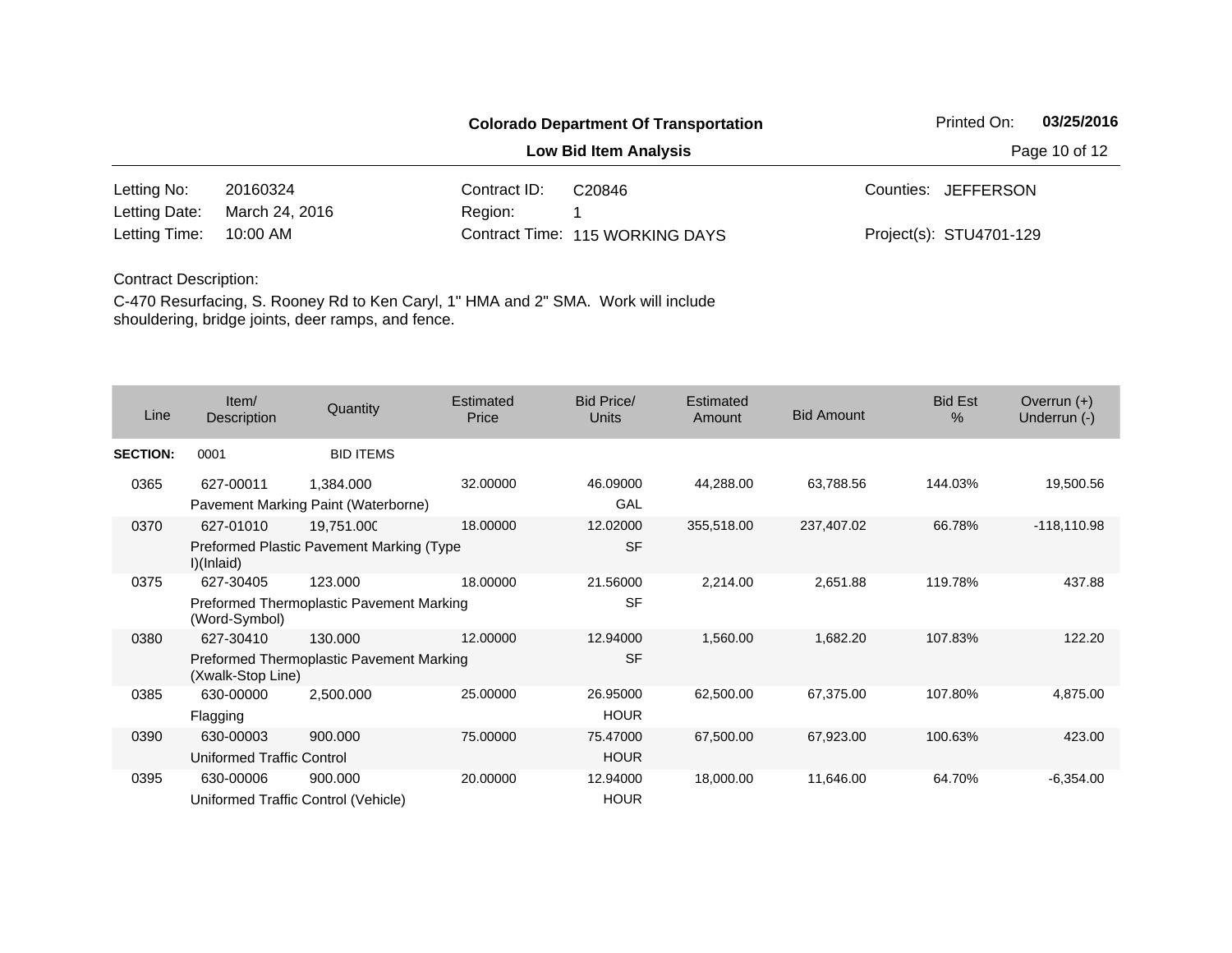# **Colorado Department Of Transportation** Printed On: 03/25/2016 **Low Bid Item Analysis Page 11 of 12**

20160324 Contract ID: 10:00 AM Region: 1 Letting No: 20160324 Contract ID: C20846 Contract ID: C10846 Counties: JEFFERSON 115 WORKING DAYS Letting Time: Contract Time:March 24, 2016 Project(s): STU4701-129 Letting Date: C20846

#### Contract Description:

| Line            | Item/<br>Description                           | Quantity                                              | Estimated<br>Price | Bid Price/<br><b>Units</b> | Estimated<br>Amount | <b>Bid Amount</b> | <b>Bid Est</b><br>$\%$ | Overrun $(+)$<br>Underrun (-) |
|-----------------|------------------------------------------------|-------------------------------------------------------|--------------------|----------------------------|---------------------|-------------------|------------------------|-------------------------------|
| <b>SECTION:</b> | 0001                                           | <b>BID ITEMS</b>                                      |                    |                            |                     |                   |                        |                               |
| 0400            | 630-00007<br><b>Traffic Control Inspection</b> | 50,000                                                | 90.00000           | 107.81000<br><b>DAY</b>    | 4,500.00            | 5,390.50          | 119.79%                | 890.50                        |
| 0405            | 630-00012<br><b>Traffic Control Management</b> | 115.000                                               | 650.00000          | 862.49000<br><b>DAY</b>    | 74,750.00           | 99,186.35         | 132.69%                | 24,436.35                     |
| 0410            | 630-80335                                      | 4.000<br>Barricade (Type 3 M-A) (Temporary)           | 100.00000          | 64.69000<br><b>EACH</b>    | 400.00              | 258.76            | 64.69%                 | $-141.24$                     |
| 0415            | 630-80341                                      | 36.000<br>Construction Traffic Sign (Panel Size A)    | 52.00000           | 64.69000<br><b>EACH</b>    | 1,872.00            | 2,328.84          | 124.40%                | 456.84                        |
| 0420            | 630-80342                                      | 46.000<br>Construction Traffic Sign (Panel Size B)    | 60.00000           | 64.69000<br><b>EACH</b>    | 2,760.00            | 2,975.74          | 107.82%                | 215.74                        |
| 0425            | 630-80343                                      | 12.000<br>Construction Traffic Sign (Panel Size C)    | 55.00000           | 53.91000<br><b>EACH</b>    | 660.00              | 646.92            | 98.02%                 | $-13.08$                      |
| 0430            | 630-80355<br>Portable Message Sign Panel       | 4.000                                                 | 4,000.00000        | 5,390.57000<br><b>EACH</b> | 16,000.00           | 21,562.28         | 134.76%                | 5,562.28                      |
| 0435            | 630-80358<br>Panel (C Type)                    | 2.000<br>Advance Warning Flashing or Sequencing Arrow | 1.250.00000        | 1,078.11000<br><b>EACH</b> | 2,500.00            | 2,156.22          | 86.25%                 | $-343.78$                     |